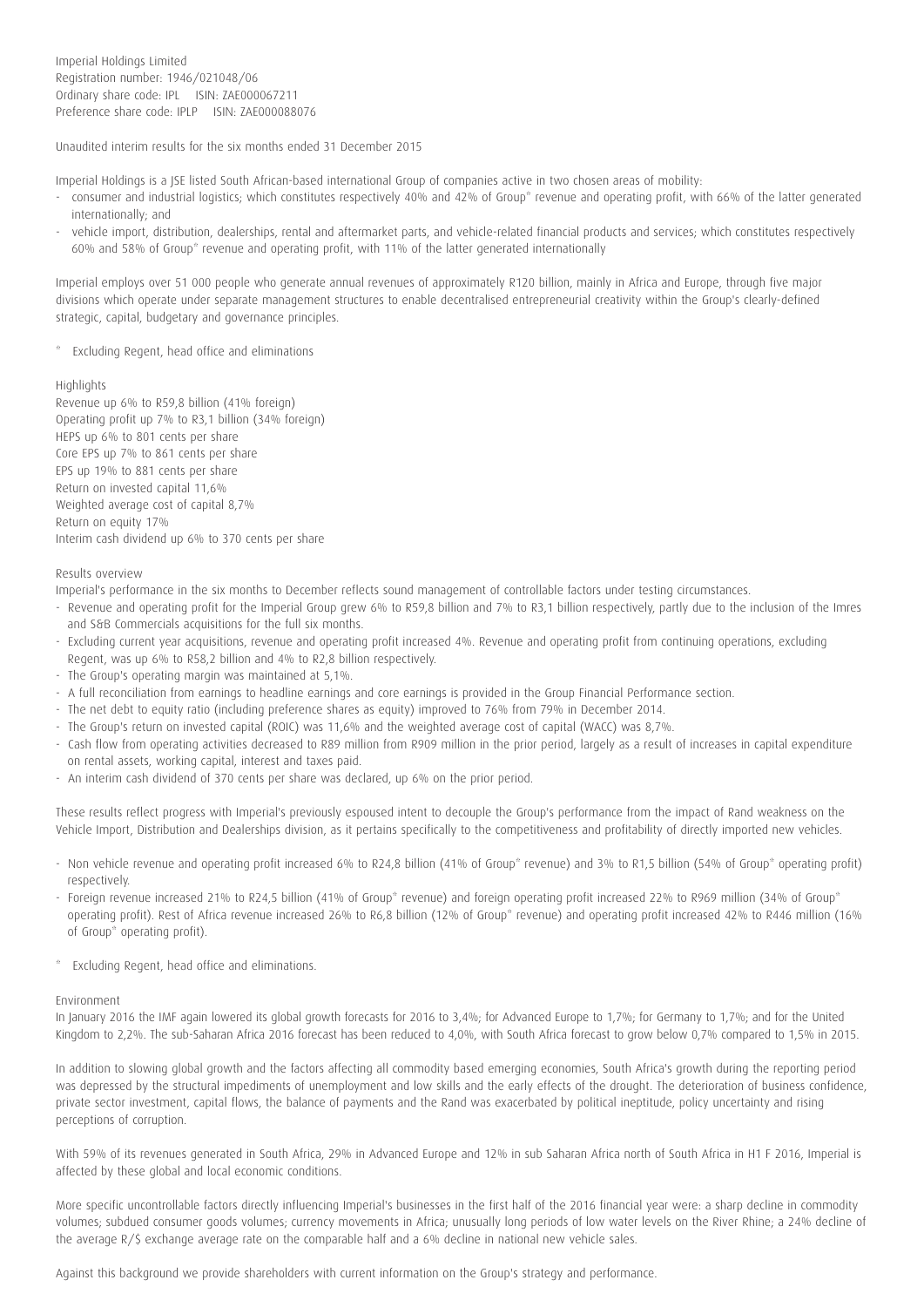## Strategy

Imperial strives to create long term value for stakeholders though strategic clarity, financial discipline, operational excellence and strictly defined capital allocation principles.

Our investment thesis is unchanged:

- We will release capital and sharpen executive focus, by disposing of non-core, strategically misaligned, underperforming or low return on effort assets.
- We will invest capital in South Africa to maintain the quality of our assets and our market leadership in logistics and motor vehicles.
- We will invest capital in the Rest of Africa primarily to achieve our 2020 objective for the revenue and profits generated by logistics in that region to equal that of our South African logistics business, and secondarily to expand our vehicles and related businesses in the region.
- We will invest cash generated from operations and from divestments to grow our businesses beyond the continent, but with an emphasis on logistics. - The development and sustainability of Imperial will be underpinned by investment in human capital and information systems.

### Divisional performance

Logistics Africa

|                                       |        |        |        |                 | % change      |
|---------------------------------------|--------|--------|--------|-----------------|---------------|
|                                       | HY1    | HY1    | 0/0    | HY <sub>2</sub> | on HY2        |
|                                       | 2015   | 2016   | change | 2015            | 2015          |
| Revenue (Rm)                          | 13 265 | 13 714 |        | 12 082          | 14            |
| Operating profit (Rm)                 | 802    | 802    |        | 785             | $\mathcal{P}$ |
| Operating margin $(\% )$              | 6,0    | 5,8    |        | 6,5             |               |
| Return on Invested Capital* (%)       | 11,9   | 9,6    |        |                 |               |
| Weighted average cost of capital* (%) | 8,9    | 8,9    |        |                 |               |
|                                       |        |        |        |                 |               |

## \* Calculated on a rolling 12 month basis

In South Africa, the division's revenue and profitability was under pressure due to soft volumes in most sectors, particularly in consumer products and commodities.

The industrial logistics businesses servicing the manufacturing, mining, commodities, chemicals and construction industries continued to experience declining volumes, which depressed revenue growth and operating margins.

The consumer logistics businesses recorded revenue growth but operating profit was depressed by new systems implementation and the resultant managerial diversion and operational complexities.

The division's operations in the Rest of Africa continued to perform well, with revenue and operating profit growing by 15% and 35% respectively. This performance was supported by volume growth, the contribution of strategically aligned acquisitions in the pharmaceuticals sector, and the inclusion of Imres for the full six months in H1 2016. Expansion into new markets and partnerships with new principals delivered favourable results. The strategy to be a significant provider of consumer goods and pharmaceutical routes-to-market in Southern, East and West Africa is on track with acquisitions performing in line with or ahead of expectations.

The division incurred net capital expenditure of R597 million (2014: R441 million), the increase mainly attributable to the transport fleet and property investments.

In HY2 2016 the continued slowdown of the South African economy is expected to exert ongoing pressure on profitability and margins in the South African division, while operations in the Rest of Africa are expected to sustain a positive trend.

Overall, we expect Logistics Africa to grow revenue, with a marginal growth in operating profit in F 2016.

Logistics International

|                                          |                 |                 |        |                 | % change           |
|------------------------------------------|-----------------|-----------------|--------|-----------------|--------------------|
|                                          | HY1             | HY1             | 0/0    | HY <sub>2</sub> | on HY2             |
|                                          | 2015            | 2016            | change | 2015            | 2015               |
| Revenue (Rm)                             | 9 5 9 5         | 10 30 6         | 7      | 9 4 7 6         | 9                  |
| Operating profit (Rm)                    | 386             | 397             | 3      | 572             | (31)               |
| Operating margin (%)                     | 4,0             | 3,9             |        | 6,0             |                    |
| Return on Invested Capital* (%)          | 7,6             | 8,1             |        |                 |                    |
| Weighted average cost of capital* (%)    | 6,7             | 6,2             |        |                 |                    |
| * Calculated on a rolling 12 month basis |                 |                 |        |                 |                    |
|                                          |                 |                 |        |                 | % change           |
|                                          | HY <sub>1</sub> | HY <sub>1</sub> | 0/0    | HY <sub>2</sub> | on HY <sub>2</sub> |
|                                          | 2015            | 2016            | change | 2015            | 2015               |
| Revenue (Euro m)                         | 678             | 688             | 2      | 713             | (4)                |
| Operating profit (Euro m)                | 27              | 27              | $\sim$ | 43              | (37)               |
| Operating margin (%)                     | 4,0             | 3,9             |        | 6,0             |                    |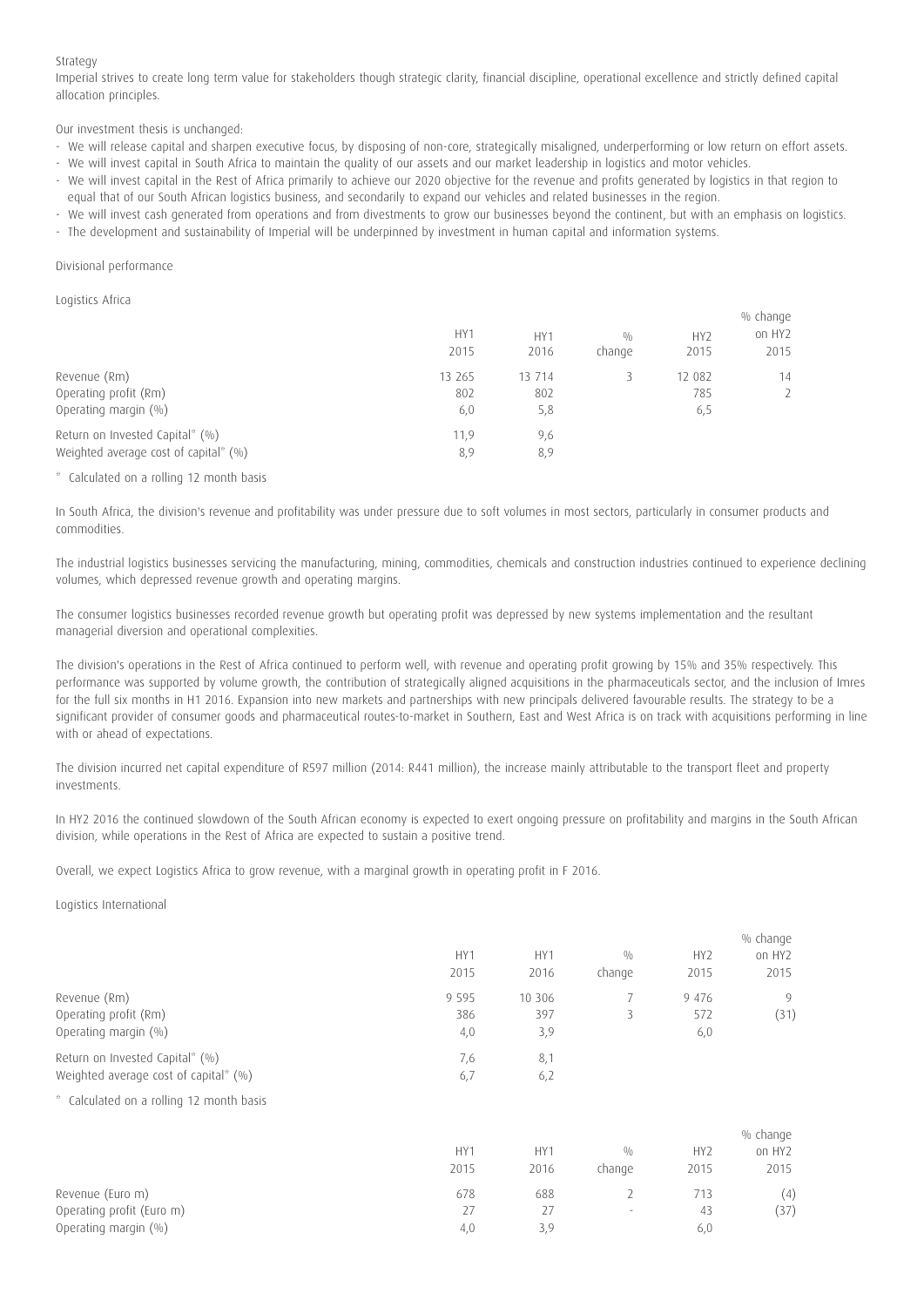The restructuring of the division into two integrated client facing sub divisions (Imperial Transport Solutions and Imperial Supply Chain Solutions) was executed as planned, and opportunities for simplification and cost reduction are being exploited.

Operating profit pressures arising from soft volumes and unusually long period of low water levels on European waterways were offset by contract gains, cost-cutting measures and a growing contribution from the South American inland shipping business. The weakening of the Rand against the Euro assisted the Rand-denominated results.

Divisional net capital expenditure of R513 million (2014: 614 million) was incurred during the year. Most of this was invested in additional capacity for the chemical manufacturing business and two additional convoys commissioned during the year to meet the growing demand for inland waterway transport on the Rio Parana in South America. This business now utilises five push boats with 60 barges, some redeployed from Europe. The success of this business is evidence of the division's ability to transfer core capabilities to new markets.

We expect Logistics International's revenue and operating profit to decline in Euro's in F 2016, due to strategic disposals (largely Neska) and increased labour costs in certain of the automotive sites we serve.

Vehicle Import, Distribution and Dealerships

|                                                                          | HY1<br>2015          | HY1<br>2016          | 0/0<br>change | HY <sub>2</sub><br>2015 | % change<br>on HY2<br>2015 |
|--------------------------------------------------------------------------|----------------------|----------------------|---------------|-------------------------|----------------------------|
| Revenue (Rm)<br>Operating profit (Rm)<br>Operating margin (%)            | 14 278<br>461<br>3,2 | 14 590<br>532<br>3,6 | 15            | 13 159<br>499<br>3,8    | 11<br>7                    |
| Return on Invested Capital* (%)<br>Weighted average cost of capital* (%) | 5,7<br>9,1           | 6,1<br>9,5           |               |                         |                            |

## Calculated on a rolling 12 month basis

Notwithstanding extremely challenging trading conditions during the period, operating profit increased by 15% and the operating margin increased to 3,6% from 3,2% in the prior period. Both were affected by lower new vehicle sales volumes, offset by price increases.

Although the Rand was weaker against the Euro and more so against the US Dollar, the division achieved increased profitability, which was enhanced by a strong performance from Renault, Goscor, the newly developed African operations and improved parts sales. Forward cover on the US Dollar and Euro imports currently extends to July/August 2016.

In South Africa, the division retailed 44 629 (2014: 49 269) new and 19 378 (2014: 18 690) pre-owned vehicles during the period. The division's South African new vehicle registrations as reported to NAAMSA were 9% lower than the previous period.

Annuity revenue streams generated from after-sales parts and service were under pressure with revenue from the rendering of services down 3%. The growing vehicle parc of our imported brands, over 1 million, is delivering good levels of after-market activity for the dealerships.

Divisional net capital expenditure increased to R1,1 billion (2014: R813 million) as a result of additional vehicles leased to car rental companies and an increased investment in properties.

In the absence of a marked deterioration of vehicle sales, we expect the Vehicle Import, Distribution and Dealerships division to deliver a real growth in revenue and flat operating profit in F 2016, despite the sale of the Goscor business.

Vehicle Retail, Rental and Aftermarket Parts

|                                       |                 |                 |                          |                 | % change |
|---------------------------------------|-----------------|-----------------|--------------------------|-----------------|----------|
|                                       | HY <sub>1</sub> | HY <sub>1</sub> | 0/0                      | HY <sub>2</sub> | on HY2   |
|                                       | 2015            | 2016            | change                   | 2015            | 2015     |
| Revenue (Rm)                          | 18 7 36         | 20 790          |                          | 18 811          | 11       |
| Operating profit (Rm)                 | 798             | 801             | $\overline{\phantom{a}}$ | 879             | (9)      |
| Operating margin $(\% )$              | 4,3             | 3,9             |                          | 4,7             |          |
| Return on Invested Capital* (%)       | 15,5            | 14,5            |                          |                 |          |
| Weighted average cost of capital* (%) | 9,8             | 9,9             |                          |                 |          |
|                                       |                 |                 |                          |                 |          |

Calculated on a rolling 12 month basis

In South Africa, the division retailed 14 363 (2014: 15 611) new and 16 171 (2014: 16 249) pre-owned vehicles during the period.

The division delivered good growth in revenue as prices increased, while operating profit was flat.

In line with the market, South African passenger and commercial vehicle sales experienced a decline in new retail units. After sales parts revenue grew 8% from both price and volume increases with anticipated growth a result of the strong new vehicle sales in the past three years. Despite this, both revenue and operating profit in the local new and pre-owned vehicle businesses declined.

During the period car rental, Auto Pedigree and panel shops were placed under a single management team to facilitate integration throughout the rental, accident repair and resale value chain. Rental volumes felt the effects of lower usage as government and companies reacted to challenging market conditions. Unit sales at pre-owned specialist Auto Pedigree experienced moderate growth despite higher interest rates and a fragile consumer sentiment. Panel shops delivered a disappointing performance as a result of lower volumes and the disposal of two outlets, effective 30th September 2015.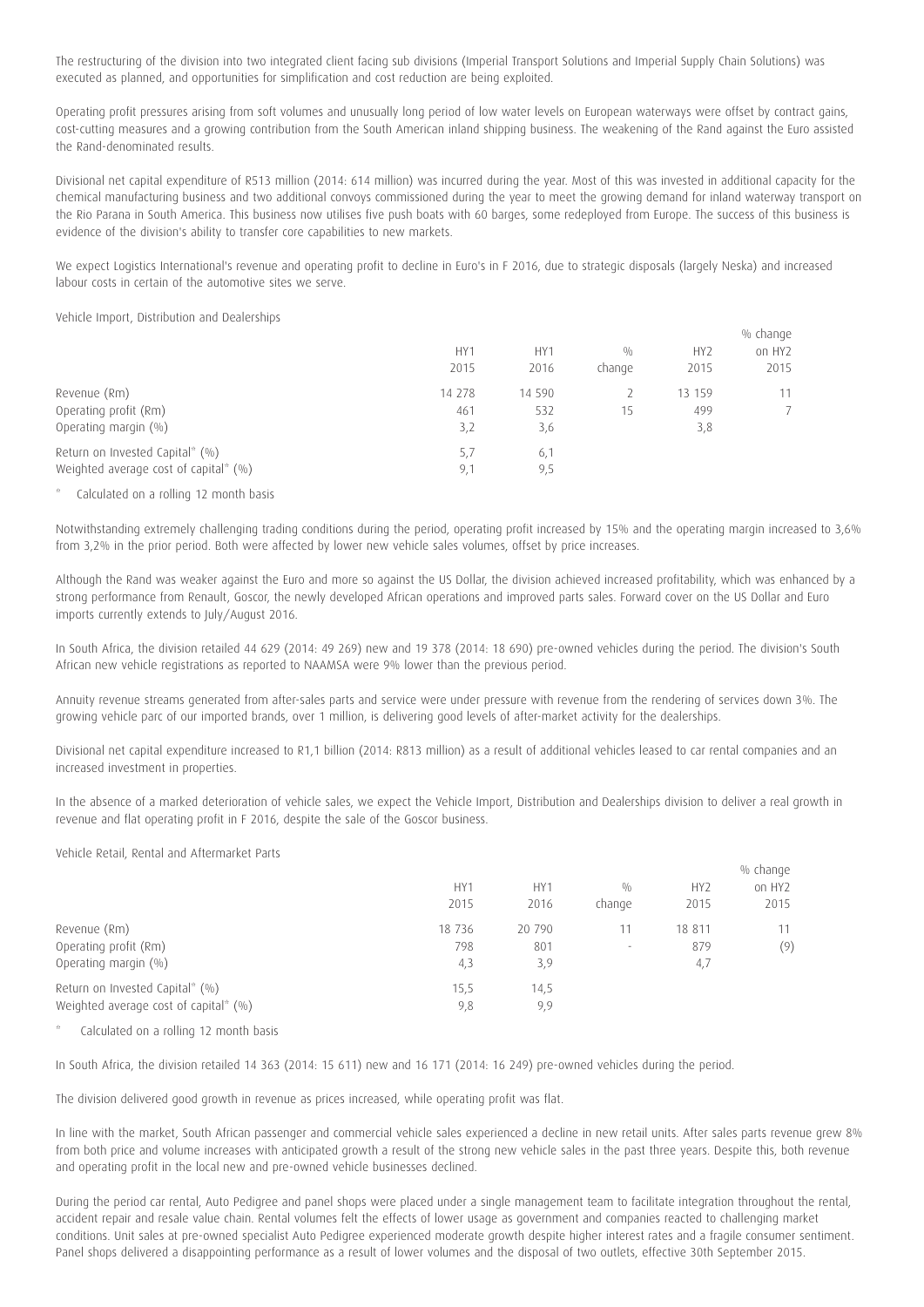The Aftermarket Parts business saw revenue growth arising from price increases but operating profit was unchanged.

The United Kingdom commercial vehicle market continued to grow strongly with the truck market up 27% and the light commercial vehicle market up 15%. Imperial's results were buoyed by this market growth and the acquisition of S&B Commercials, a Mercedes Benz commercial vehicle dealer, which is performing in line with expectations and is included for the full 6 months in H1 F 2016. A weaker Rand enhanced the growth in Rands.

Divisional net capital expenditure of R573 million was incurred (2014: R792 million) largely on vehicles for hire and property development.

We expect the Vehicle Retail, Rental and Aftermarket Parts division to deliver single digit growth of revenue and single digit decline in operating profit in F 2016.

## Financial Services

|                                               |      |                 |        |                 | % change       |
|-----------------------------------------------|------|-----------------|--------|-----------------|----------------|
|                                               | HY1  | HY <sub>1</sub> | 0/0    | HY <sub>2</sub> | on HY2         |
|                                               | 2015 | 2016            | change | 2015            | 2015           |
| Motor Related Financial Products and Services |      |                 |        |                 |                |
| Revenue (Rm)                                  | 658  | 801             | 22     | 771             | 4              |
| Operating profit - restated (Rm)              | 307  | 336             | 9      | 313             | $\overline{7}$ |
| Operating margin $(\% )$                      | 47   | 42              |        | 41              |                |
| Insurance (discontinued operations)           |      |                 |        |                 |                |
| Revenue (Rm)                                  | 1470 | 1 5 6 5         | 6      | 1 5 6 4         |                |
| Operating profit (Rm)                         | 180  | 274             | 52     | 384             | (29)           |
| Adjusted investment income                    | 87   | 120             | 38     | 121             | (1)            |
| Adjusted underwriting result                  | 166  | 244             | 47     | 313             | (22)           |
| Intergroup eliminations                       | (73) | (90)            | 23     | (50)            | (80)           |
| Operating margin $(\% )$                      | 12,2 | 17,5            |        | 24,6            |                |
| Underwriting margin (%)                       | 11,3 | 15,6            |        | 20,0            |                |

The Motor Related Financial Products and Services business continued its strong financial performance and grew operating profit by 9% despite lower vehicle sales. Innovative new products and improved retention and penetration rates in our sales channels contributed positively to the growth in these businesses, providing valuable annuity earnings to underpin future profits. During the period, funds held under service, maintenance, roadside assistance and warranty plans remained stable. The book growth in the alliances with financial institutions continued to grow strongly and the profits are healthy, driven mainly driven by low credit loss ratios.

Notwithstanding management's additional responsibilities relating to executing the previously announced sale process, Regent is performing in line with expectations. Regent's underwriting result increased by 47% mainly due to a lower claims ratio. Investment income increased by 38% due to good growth in the off-shore equity portfolio as a result of Rand weakness, and the absence of the R16,0 million ABIL loss reported in the prior period.

The underwriting performance in Regent's short term business continued to benefit from more effective risk management resulting in improved loss ratios in the heavy commercial vehicle business. New business penetrations of motor related value added products remained under pressure due to subdued vehicle sales. Regent Life grew new business volumes. Regional business beyond South Africa remained a meaningful contributor to the division and performed to expectations.

We continue to focus on growing the leasing business via Imperial Fleet Management and Ariva (Private leasing alliance) and building synergies within the retail motor divisions.

Net capital expenditure of R453 million (2014: R636 million) was incurred in the Motor Related Financial Products and Services division, relating mainly to vehicles for hire.

We expect real growth of revenue and operating profit from Motor Related Financial Products and Services. However, the impact of the disposal of Regent on the Financial Services division's second half revenue and operating profit will depend on the timing of the regulatory approvals.

#### Disposals

Our strategy to dispose of non-core, strategically misaligned, underperforming or low return on effort assets gained momentum during the reporting period. The disposals described below will generate proceeds of approximately R4,7 billion, which will initially be used to reduce debt until redeployed in accordance with our strategic, investment and capital allocation criteria. Proceeds of R2,5 billion have been received to date.

### Regent

On 29th September 2015 we announced the disposal of Imperial's 100% interest in the Regent Group. Imperial accepted an offer from the Hollard Insurance Group and Yellowwoods Group (the umbrella holding company of Hollard), to acquire the Regent Group, Regent Botswana and Regent Lesotho for a purchase consideration of R2,2 billion. Agreements on this extraordinarily multifaceted transaction are approaching finality, with closure soon to be dependent only on regulatory approvals, the timing of which is unlikely to be before the end of Imperial's financial year on 30th June 2016.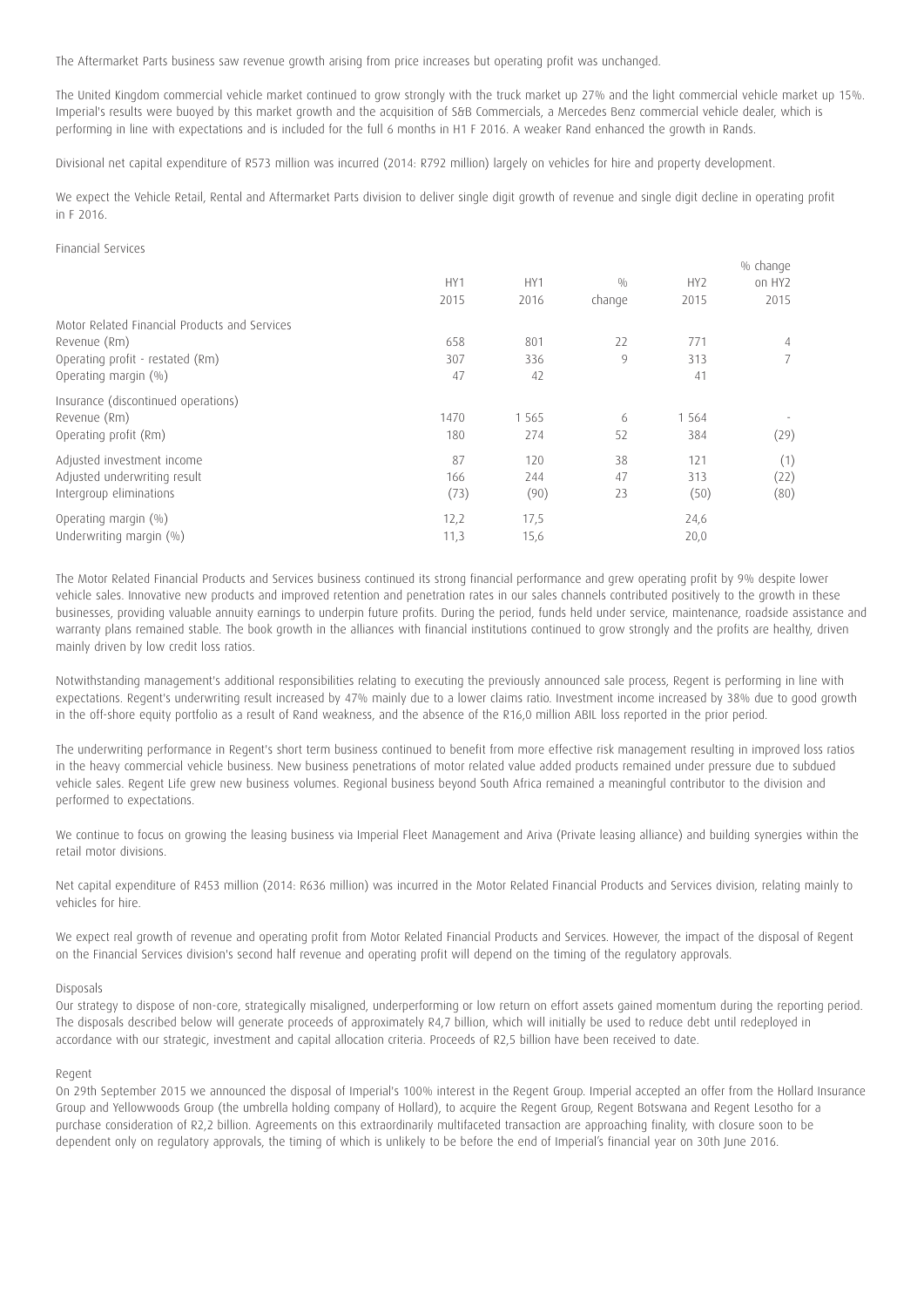Neska group

On the 5th October 2015 we announced the disposal of our 65% interest in Neska to Hafen und Guterverkehr Koln ('HGK'), the Port Authority in Cologne, Germany, for a total consideration of EUR 75 million (R1,3 billion), including loans repayments.

Neska, a leading player in inland port operations in Europe, was facing growing competition and disintermediation from landlords (port owners). As a result, Neska's growth prospects under Imperial's ownership were limited.

The transaction was finalised on 11th December 2015.

### Goscor group

On 3rd November 2015, the Group announced that an agreement had been entered into to dispose of the 67,5% share of the Goscor group to management for a total purchase consideration of R1,03 billion, including loan repayments. Goscor, a subsidiary of our Vehicle Import, Distribution and Dealership division, is an importer and distributor of industrial equipment, which we regard as non-core to Imperial's logistics and vehicles businesses. The transaction was finalised on 5th February 2016.

### **Other**

During the period, the Vehicle Retail, Rental and Aftermarket Parts division disposed of two panel shop outlets and two commercial dealerships were sold to Lereko Motors, an Associate company, approved appropriately for a related party transaction.

Imperial Logistics International sold its 75% stake in ALS, a small shipping company, to the minority founder manager shareholders for EUR 5 million (R84 million). The transaction was finalised on 27th January 2016.

Acquisition of the remaining interest in the AMH group

In anticipation of the retirement of Mr Manny de Canha in January 2018 and in pursuit of inherent operational efficiencies and synergies that exist within Imperial's two vehicle divisions, Imperial has entered into an agreement to acquire Mr de Canha's indirectly owned 10% share of the AMH Group held via a holding company ("the Transaction"). Imperial currently has a 90% shareholding in AMH Group and if the Transaction is successfully implemented, AMH Group will become a wholly owned subsidiary of Imperial.

Mr de Canha is the Chief Executive Officer of the AMH Group and an executive director of Imperial Holdings Limited therefore due to its size in comparison to the market capitalisation and in terms of JSE Listings Requirements the Transaction is classified as a small related party transaction.

It is the express intent of Imperial and Mr de Canha that he should remain highly invested in the Imperial Group, and remain a director thereof. To this end the purchase consideration will insofar as possible be discharged by means of an exchange of Imperial shares.

The salient terms of the Transaction are as follows:

- The AMH Group comprises Associated Motor Holdings (Pty) Ltd and Boundless Trade 154 (Pty) Ltd ("the South African shares"), Associated Motors Australia (Pty) Ltd ("the Australian shares"), Automotive Distributors Africa Limited ("the Rest of Africa shares") collectively the ("AMH Group"). These companies have been reported on in Imperial's segmental accounts as the Vehicle Import, Distribution and Dealerships division and the Motor Related Financial Products and Services division
- The consideration, which shall be discharged on the effective date, will in value be equivalent to R750m (seven hundred and fifty million Rand) comprising:
- R650m (six hundred and fifty million Rand) discharged by means of the issue of Imperial shares for the South African shares, if so approved by Imperial shareholders within 75 days of the date of this SENS Announcement by way of a Special Resolution pursuant to Section 41(1) (b) of the Companies Act 71 of 2008. The number of shares will be determined by dividing R650m by the weighted average price of an Imperial share in the 45 days prior to the effective date. If for any reason shareholder approval has not been received within 75 days and the conditions precedent have been met, this portion of the purchase price will be discharged in cash by the Imperial Group; and
- the balance of R100m (one hundred million Rand) will be discharged in cash for the Rest of Africa shares and the Australian shares.
- PricewaterhouseCoopers Corporate Finance (Pty) Ltd, an independent professional expert acceptable to the JSE, has been appointed to provide a fairness opinion and advise the relevant Boards of the Imperial Group whether the Transaction is fair insofar as shareholders are concerned.
- The Transaction is subject to the following conditions precedent being met within 75 days of the date of this SENS Announcement:
- Compliance by Imperial with the provisions of section 10.7 of the Listings Requirements in respect of small related party transactions;
- Approval by shareholders in terms of Section 41(1)(a) and (b) of the Companies Act; and
- Any other regulatory approvals.
- The effective date will be the day on which the conditions precedent are met.

Planning of the strategies, structures, systems and processes necessary to enhance the value of Imperial's total vehicle interests will commence immediately, with a view to a staged implementation and realisation of benefits commencing on 1st July 2016. As an Imperial board member, Mr de Canha's experience and expertise will be referenced to prioritise projects and mitigate risk in this process.

It is important to stress that Imperial is fully committed to preserving the independence of the Original Equipment Manufacturers and International Brands for whom we act as motor vehicle distributors and retailers. Any restructuring pursuant to this transaction will in no way infringe on our contractual commitments, compromise our obligations, or test the valued relationships with the OEM's and Brands that Imperial and its subsidiaries have developed over decades.

From 1st July 2016 Imperial's vehicle businesses, which generated combined revenues and operating profits of R35,38 billion and R1,33 billion respectively during the F1 2016, will be reported on as a single entity with due regard to the disclosures and transparency necessary to facilitate understanding and insight for shareholders.

A circular regarding the AMH Group acquisition will be distributed to shareholders in due course.

Please refer to the relevant cautionary announcement at the end of this statement.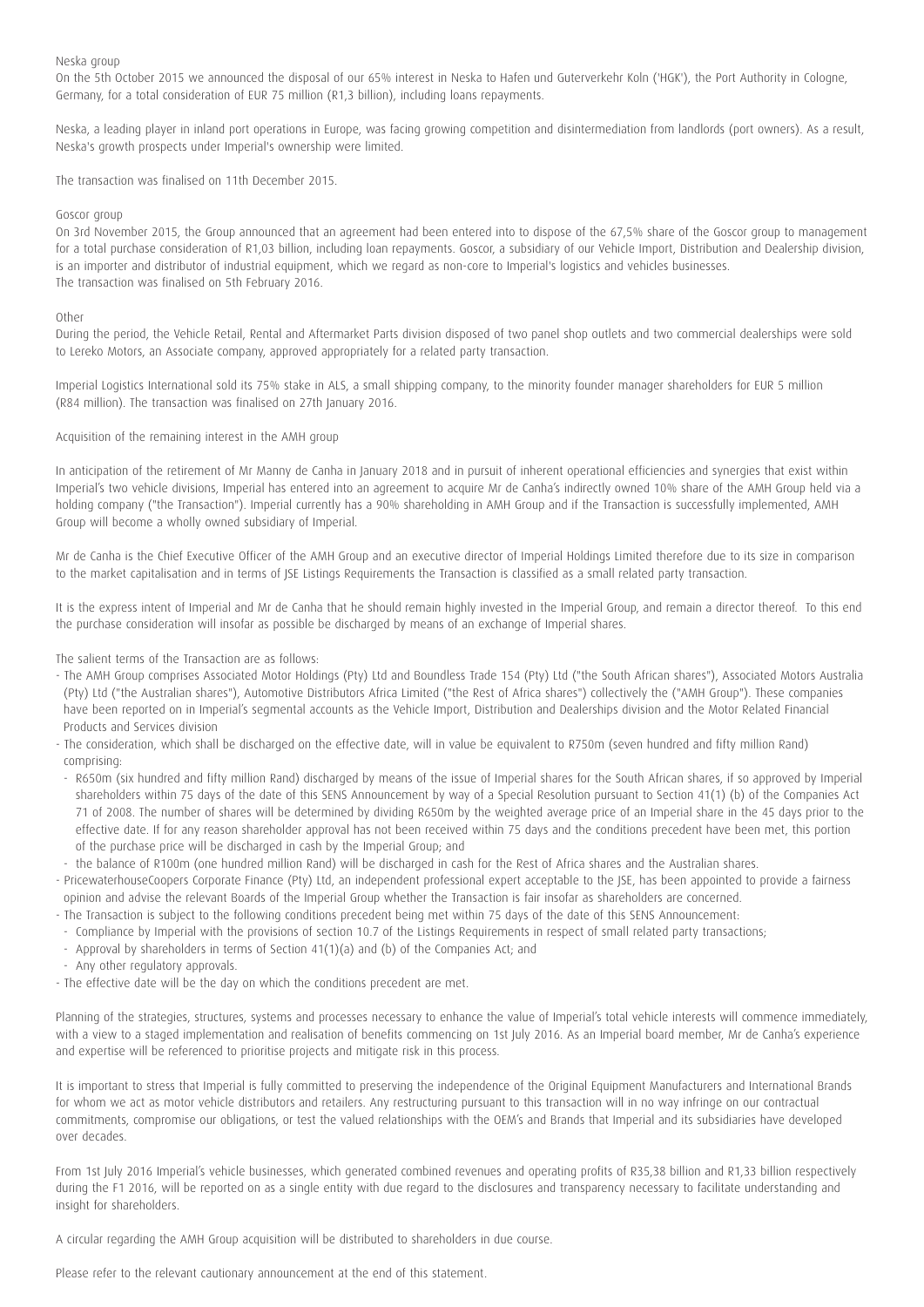## Group financial performance

### Profit and loss

Group profit and loss (including discontinued operations)

|                                                           |                 |         |        |                 | % change           |
|-----------------------------------------------------------|-----------------|---------|--------|-----------------|--------------------|
|                                                           | HY <sub>1</sub> | HY1     | 0/0    | HY <sub>2</sub> | on HY <sub>2</sub> |
|                                                           | 2015            | 2016    | change | 2015            | 2015               |
| Revenue (Rm)                                              | 56 234          | 59 766  | 6      | 54 253          | 10                 |
| Operating profit (Rm)                                     | 2 872           | 3 0 6 6 | 7      | 3 3 6 3         | (9)                |
| Operating margin (%)                                      | 5,1             | 5,1     |        | 6,2             |                    |
| Return on Invested Capital (%)                            | 11,9            | 11,6    |        |                 |                    |
| Weighted average cost of capital (%)                      | 9,1             | 8,7     |        |                 |                    |
| Group profit and loss (Excluding discontinued operations) |                 |         |        |                 |                    |
|                                                           |                 |         |        |                 | % change           |
|                                                           | HY1             | HY1     | 0/0    | HY <sub>2</sub> | on HY <sub>2</sub> |
|                                                           | 2015            | 2016    | change | 2015            | 2015               |
| Revenue (Rm)                                              | 54 764          | 58 201  | 6      | 52 689          | 10                 |
| Operating profit (Rm)                                     | 2 6 9 2         | 2 7 9 2 | 4      | 2 9 7 9         | (6)                |
| Operating margin (%)                                      | 4,9             | 4,8     |        | 5,7             |                    |

Revenue increased by 6% to R59,8 billion (4% up excluding acquisitions). Revenue for continuing operations, excluding Regent, increased 6% to R58,2 billion.

Operating profit increased 7% to R3,1 billion (4% up excluding acquisitions). Operating profit from continuing operations, excluding Regent, was R2,8 billion, up 4%. The increases in revenue and operating profit were enhanced by the inclusion of the Imres and S&B Commercials acquisitions for the full six months. Group operating margin, including Regent, was maintained at 5,1%.

Net finance costs increased by 9% compared to the prior period on the back of increased debt levels and interest rates. Increase in debt is due to additional working capital, capital expenditure, higher tax and interest payments, translation of the foreign debt into Rand, and acquisitions and disposals.

Income from associates and joint ventures increased by R46 million on the prior period mainly attributable to Ukhamba and MiX Telematics, in which Imperial holds a 25,3% shareholding.

The effective tax rate of 28,6% increased from 26,2% in the prior period mainly due to the goodwill impairments which are not tax deductible.

Earnings per share

|                          | H1   | H1   | 0/0         |
|--------------------------|------|------|-------------|
|                          | 2016 | 2015 | Change      |
| Basic EPS (cents)        | 881  | 738  | 19          |
| Diluted EPS (cents)      | 869  | 736  | 18          |
| Basic HEPS (cents)       | 801  | 759  | 6           |
| Diluted HEPS (cents)     | 791  | 756  | 5           |
| Basic Core EPS (cents)   | 861  | 803  | $7^{\circ}$ |
| Diluted Core EPS (cents) | 849  | 800  | 6           |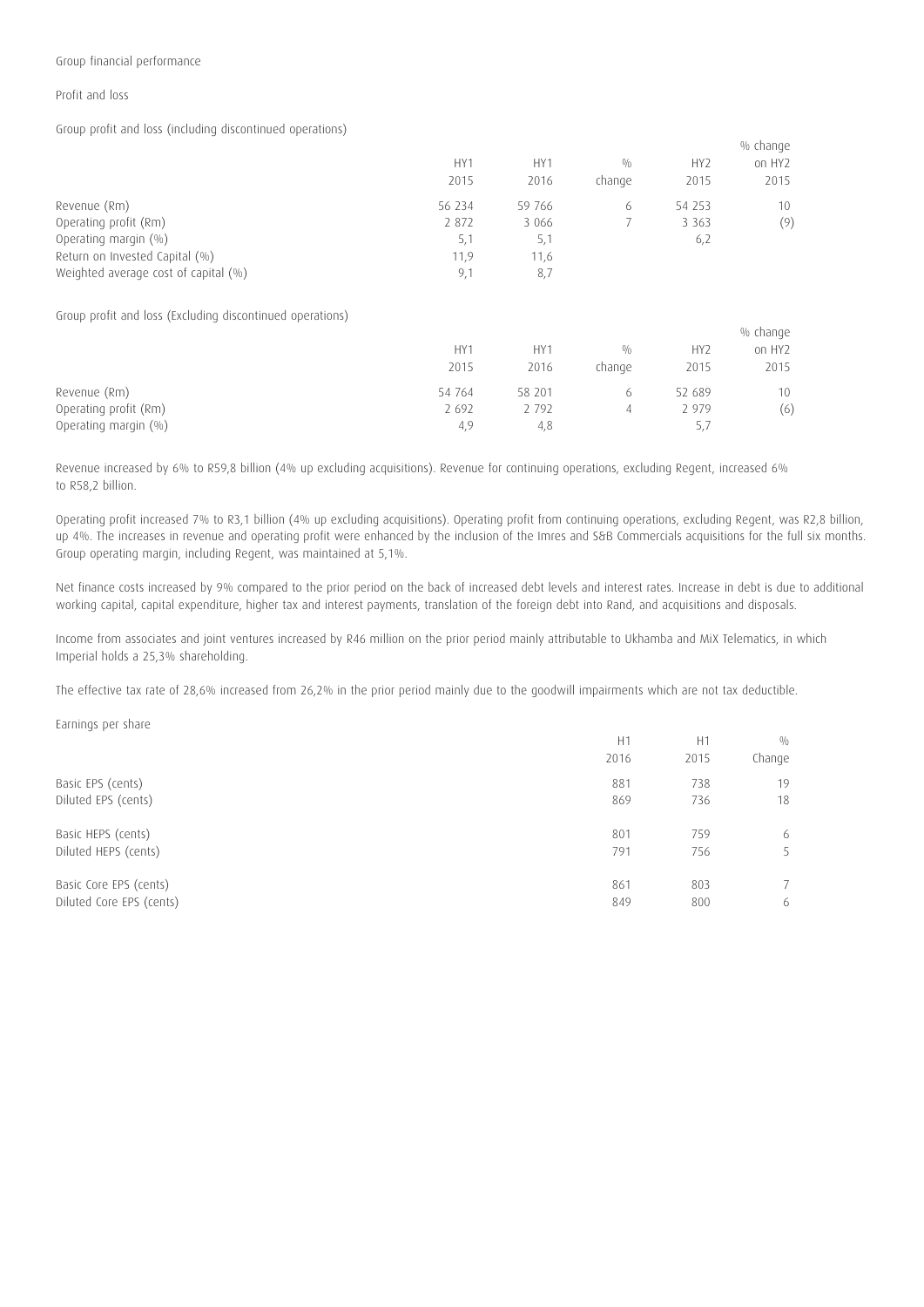Reconciliation from Earnings to Headline and Core Earnings:

|                                                                                                   | H1      | H1      | 0/0    |
|---------------------------------------------------------------------------------------------------|---------|---------|--------|
| R million                                                                                         | 2016    | 2015    | change |
| Net profit attributable to Imperial shareholders (earnings)                                       | 1699    | 1426    | 19     |
| Profit on disposal of assets                                                                      | (41)    | (15)    |        |
| Impairments of goodwill and other assets                                                          | 303     | 33      |        |
| Profit on sale of businesses                                                                      | (445)   | 11      |        |
| Other                                                                                             | 10      | 17      |        |
| Tax effects of re-measurements                                                                    | 85      | (1)     |        |
| Non-controlling interest                                                                          | (66)    | (5)     |        |
| Headline earnings                                                                                 | 1 5 4 5 | 1 4 6 6 | 5      |
| Amortisation of intangibles                                                                       | 207     | 205     |        |
| Foreign exchange gain on intergroup monetary items                                                | (92)    | (104)   |        |
| Re-measurement of contingent consideration, put option liabilities and business acquisition costs | 36      | 29      |        |
| Change in economic assumptions on insurance funds                                                 | 18      | (1)     |        |
| Tax effects                                                                                       | (35)    | (28)    |        |
| Non-controlling interest                                                                          | (19)    | (15)    |        |
| Core earnings                                                                                     | 1 660   | 1 5 5 2 |        |

Profit attributable to shareholders increased by 19% from R1,4 billion in the prior period to R1,7 billion. The net increase was largely as a result of an increase in operating profit of R194 million and a profit of R447 million recognised on the disposal of Neska, reduced by impairments of goodwill and other intangibles of R303 million.

## Financial position

|                                                                         | H1      | H <sub>2</sub> | 0/0    |
|-------------------------------------------------------------------------|---------|----------------|--------|
| R million                                                               | 2016    | 2015           | change |
| Goodwill and intangible assets                                          | 7866    | 7 1 9 3        | 9      |
| Property, plant and equipment                                           | 11 736  | 10 967         |        |
| Investment in associates and joint ventures                             | 1618    | 1 3 5 1        |        |
| Transport fleet                                                         | 6 3 7 2 | 5 6 1 0        | 14     |
| Vehicles for hire                                                       | 3 8 4 1 | 3 603          |        |
| Investments and loans                                                   | 357     | 357            |        |
| Net working capital                                                     | 11 475  | 9 2 6 7        | 24     |
| Other assets                                                            | 1597    | 1 4 2 8        |        |
| Assets classified as held for sale                                      | 6 5 3 0 | 4 6 1 8        |        |
| Net debt                                                                | (17709) | (13886)        | 28     |
| Non-redeemable non-participating preference shares                      | (441)   | (441)          |        |
| Other liabilities                                                       | (8808)  | (8 121)        |        |
| Liabilities directly associated with assets classified as held for sale | (3243)  | (2713)         |        |
| Total shareholders' equity                                              | 21 191  | 19 233         | 10     |
| Total assets                                                            | 74 863  | 65 712         | 14     |
| Total liabilities                                                       | 53 672  | 46 479         | 15     |

Goodwill and intangible assets rose to R7,9 billion as a result of Rand weakness and acquisitions.

Property plant and equipment increased by R769 million to R11,7 billion due mainly to investments in properties.

The transport fleet increased by R762 million mainly due to investment in trucks and barges of R505 million, currency adjustments of R632 million resulting from a weaker Rand, reduced by depreciation of R396 million.

Vehicles for hire increased by R238 million. Vehicles rented to companies outside the group increased by R665 million. Imperial Car Rental increased its fleet by R269 million ahead of its peak season. The additions to vehicles for hire were offset by the reclassification of Goscor and Bobcat's rental assets of R696 million to assets held for sale. Price increases have contributed further to the increase in vehicles for hire.

Net working capital increased by 24% to R11,5 billion compared to R9,3 billion at June 2015, largely as a result of the increase in trade receivables and inventory. OEM discounts created incentive for the vehicle importers to increase inventory.

Total assets increased by 14% to R74,9 billion due mainly to acquisitions, capital expenditure and currency adjustments.

Net debt to equity (including preference shares as equity and including Regent's cash resources) at 76% (Dec 2014: 79%) was higher than the 66% at June 2015 due to additional working capital, capital expenditure, higher tax and interest payments, translation of the foreign debt into Rand and acquisitions.

The net debt level is within the target gearing range of 60% to 80%. The net debt to EBITDA ratio (rolling 12 months basis) was 1.8 times (2014: 1.8 times).

In addition to attributable profits, shareholders' equity was positively impacted by: the weakening of the Rand against the Euro which resulted in a gain on foreign currency translation reserve of R 814 million; and a hedging reserve of R403 million as a result of the weakening Rand.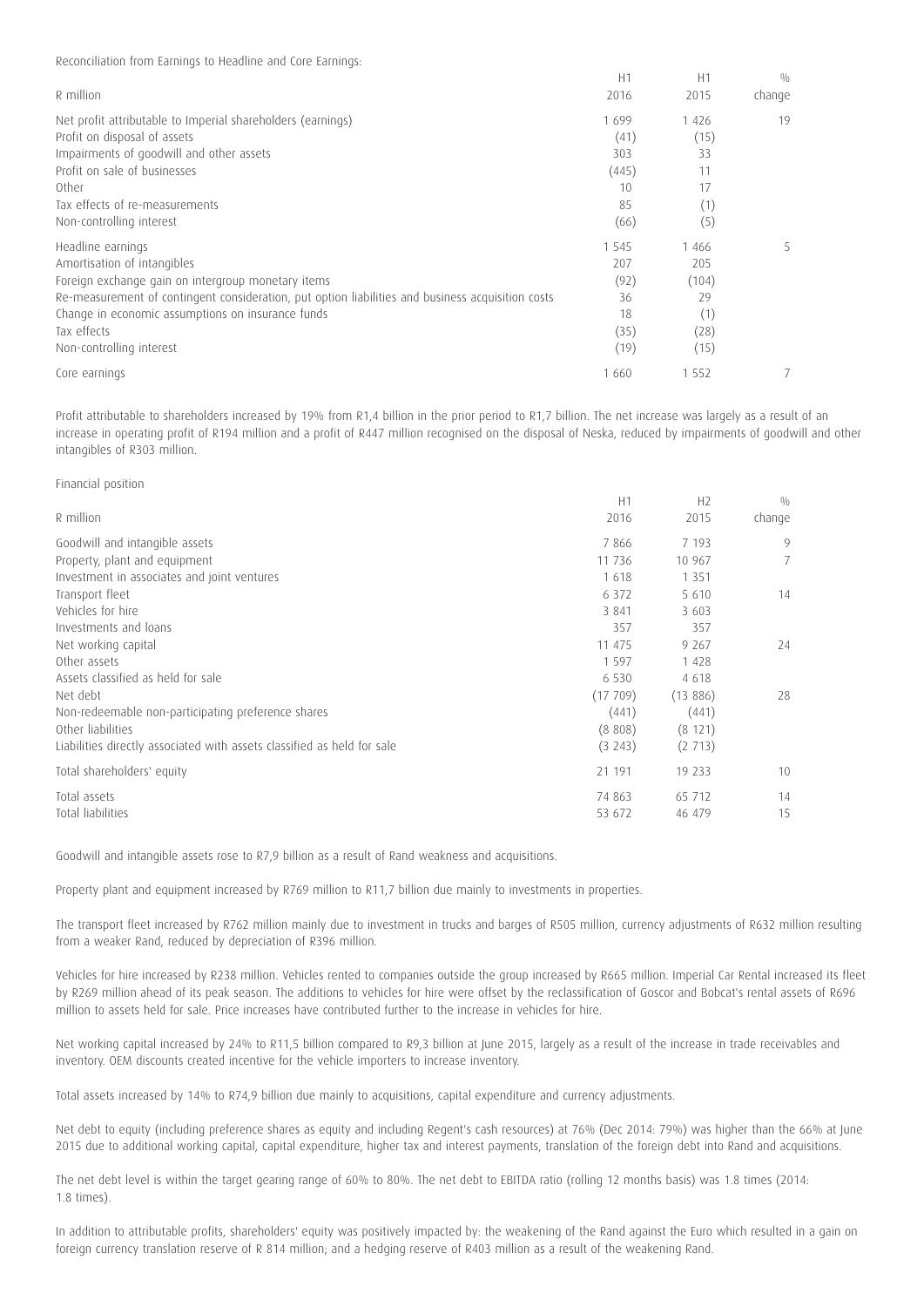| CASH HOW                                                                                                                                                            |                                           |                                             |        |
|---------------------------------------------------------------------------------------------------------------------------------------------------------------------|-------------------------------------------|---------------------------------------------|--------|
|                                                                                                                                                                     | H1                                        | H1                                          | 0/0    |
| R million                                                                                                                                                           | 2016                                      | 2015                                        | change |
| Cash generated by operations before movements in working capital<br>Movements in net working capital (excludes currency movements & net acquisitions)               | 4 4 8 5<br>(1 194)                        | 4 3 5 7<br>(1069)                           | 3      |
| Cash generated by operations before capital expenditure on rental assets                                                                                            | 3 2 9 1                                   | 3 2 8 8                                     |        |
| Capital expenditure on rental assets (including Goscor)<br>Interest paid<br>Tax paid                                                                                | (1 561)<br>(696)<br>(945)                 | (1348)<br>(580)<br>(451)                    |        |
| Cash flows from operating activities                                                                                                                                | 89                                        | 909                                         | (90)   |
| Net proceeds from sale of businesses (net of acquisitions)<br>Capital expenditure (non-rental assets)<br>Equities, investments and loans<br>Dividends paid<br>Other | 726<br>(1501)<br>(43)<br>(1 030)<br>(550) | (905)<br>(1 417)<br>(972)<br>(917)<br>(206) |        |
| Increase in net debt (excludes currency movements & net acquisitions)                                                                                               | (2309)                                    | (3508)                                      | (34)   |

Cash generated by operations before capital expenditure on rental assets was R3,3 billion, unchanged on the prior period. After interest, tax payments and capital expenditure on rental assets, net cash flow from operating activities decreased to R89 million from R909 million in the prior period.

Capital expenditure on rental assets of R1,6 billion includes R140 million spent at Goscor which was sold in February 2016.

The main contributors to the net R726 million proceeds from sale of businesses (net of acquisitions) were the disposal of Neska, two dealerships and two panel shop outlets.

Outflows from equities, investments and loans amounted to R43 million, down from R972 million in 2014 due to the decision to decrease exposure to equities in the Regent portfolio.

Dividends amounting to R1,0 billion were paid during the period.

#### **Liquidity**

Cash flow

The Group's liquidity position is strong with R8,5 billion in unutilised facilities (excluding asset based finance facilities). Fixed rate debt represents 41% of total debt and 71% is of a long term nature. The Group's credit rating as determined by Moody's was unchanged at Baa3 with a stable outlook.

#### Dividend

An interim cash dividend of 370 cents per ordinary share (2014: 350 cents per share) has been declared.

#### Board changes

As announced on 25 August 2015, Dr Suresh Kana, recent past Chief Executive Officer of PwC, was appointed as independent non-executive director of Imperial Holdings Limited from the 1st September 2015 and as Chairman of the board from the 3rd November 2015.

Mr. Moses Kgosana, a highly regarded member of the accounting profession, who established and later merged his own firm with KPMG where in recent years he served as Chief Executive and Senior Partner, was appointed as an independent non-executive director and chairperson of the Audit Committee from the 1st September 2015.

On the 3rd November 2015, Mr Roddy Sparks, who has served as a director since August 2006, was appointed Lead Independent Director.

## Prospects

The performance and volatility of commodity, equity and bond markets since the start of 2016 is cause for concern as a reflection of general uncertainty about the performance of economies worldwide. While there is no panacea for South Africa's economic recovery we are encouraged by government's more recent engagements with business. Imperial will continue to participate in and contribute to dialogue that results in economic growth and decisive action to avoid a rating downgrade and recession.

There is no reason to anticipate an improvement in the trading conditions facing Imperial during 2016. We expect volume growth throughout our logistics operations to be subdued, and national new vehicle sales in South Africa to decline between 5% and 10% in response to fragile consumer confidence and rising interest rates.

Despite a pleasing start to the second half we therefore anticipate single digit revenue growth and unchanged operating profit in continuing operations for the year to June 2016.

We will continue to execute on our espoused strategies.

Mark J. Lamberti - Chief Executive Officer Osman S. Arbee - Chief Financial Officer

The forecast financial information herein has not been reviewed or reported on by Imperial's auditors.

#### Cautionary announcement

With regards to the valuation of the AMH Group, a further announcement will be published upon receipt of the fairness opinion. Until then shareholders should exercise caution when dealing in Imperial's securities.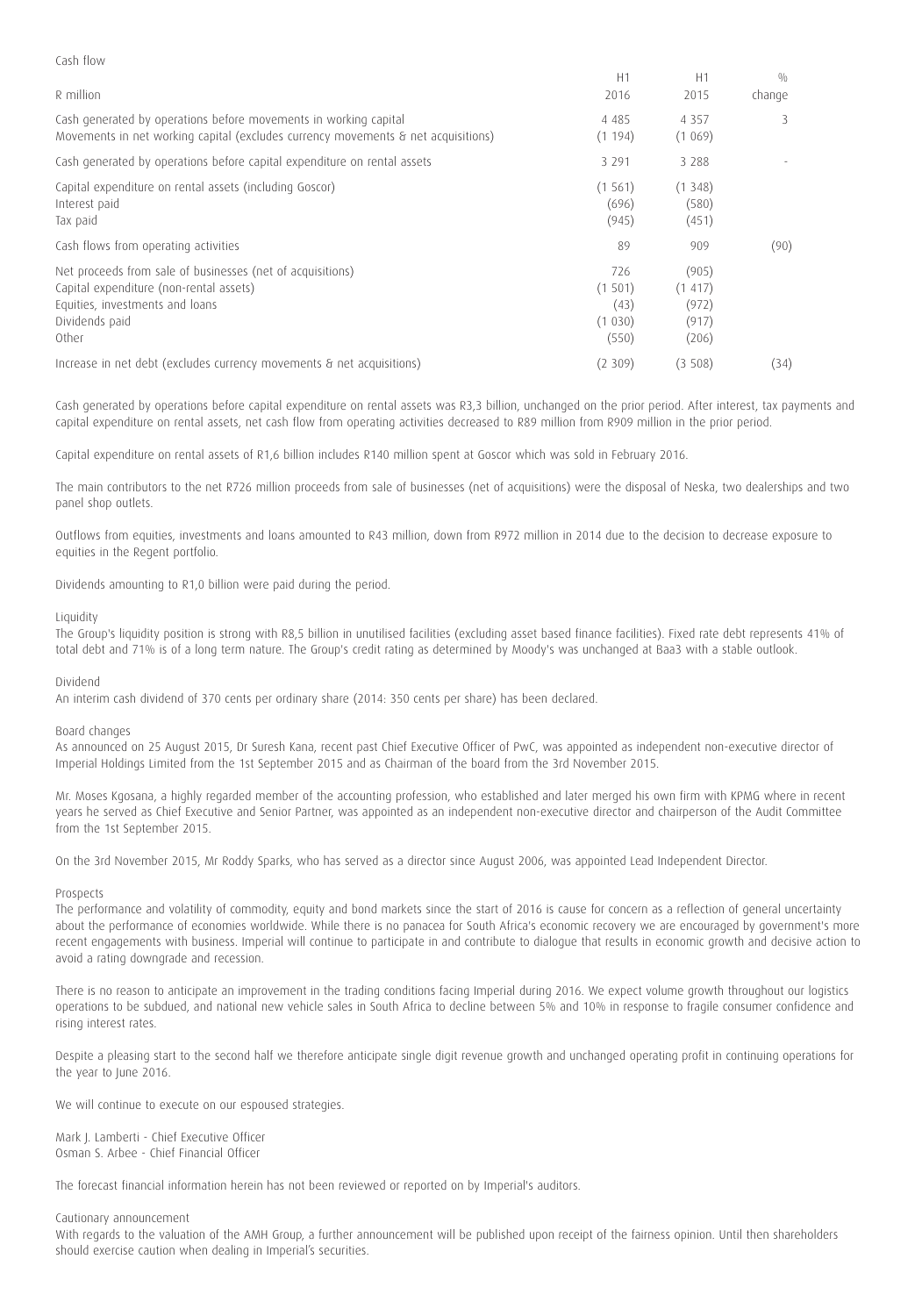Declaration of preference and ordinary dividends for the six months ended 31 December 2015

## Preference shareholders

Notice is hereby given that a gross interim preference dividend of 3.93401 cents per preference share has been declared payable to holders of nonredeemable, non-participating preference shares. The dividend will be paid out of reserves.

The preference dividend will be subject to a local dividend tax rate of 15%. The net preference dividend, to those shareholders who are not exempt from paying dividend tax, is therefore 3.34391 cents per share.

Ordinary shareholders

A further notice is hereby given that a gross interim ordinary dividend in the amount of 370 cents per ordinary share has been declared payable to holders of ordinary shares. The dividend will be paid out of reserves.

The ordinary dividend will be subject to a local dividend tax rate of 15%. The net ordinary dividend, to those shareholders who are not exempt from paying dividend tax, is therefore 314.50 cents per share.

The company has determined the following salient dates for the payment of the preference dividend and ordinary dividend:

|                                                                                                                                                                                                                         | 2016                                    |
|-------------------------------------------------------------------------------------------------------------------------------------------------------------------------------------------------------------------------|-----------------------------------------|
| Last day for preference shares and ordinary shares respectively to trade cum-preference<br>dividend and cum ordinary dividend<br>Preference and ordinary shares commence trading ex-preference dividend and ex-ordinary | Wednesday, 16 March                     |
| dividend respectively                                                                                                                                                                                                   | Thursday, 17 March                      |
| Record date<br>Payment date                                                                                                                                                                                             | Thursday, 24 March<br>Tuesday, 29 March |

The company's income tax number is 9825178719.

The number of preference shares in issue at the date of declaration was 4 540 041.

The number of ordinary shares in issue at the date of the declaration was 202 782 278.

Share certificates may not be dematerialised/rematerialized between Thursday, 17 March 2016 and Thursday, 24 March 2016, both days inclusive.

On Tuesday, 29 March 2016, amounts due in respect of the preference dividend and the ordinary dividend will be electronically transferred to the bank accounts of certificated shareholders that utilise this facility. In respect of those who do not, cheques dated 29 March 2016 will be posted on or about that date. Shareholders who have dematerialised their shares will have their accounts, held at their CSDP or Broker, credited on Tuesday, 29 March 2016.

On behalf of the board

RA Venter Group Company Secretary

22 February 2016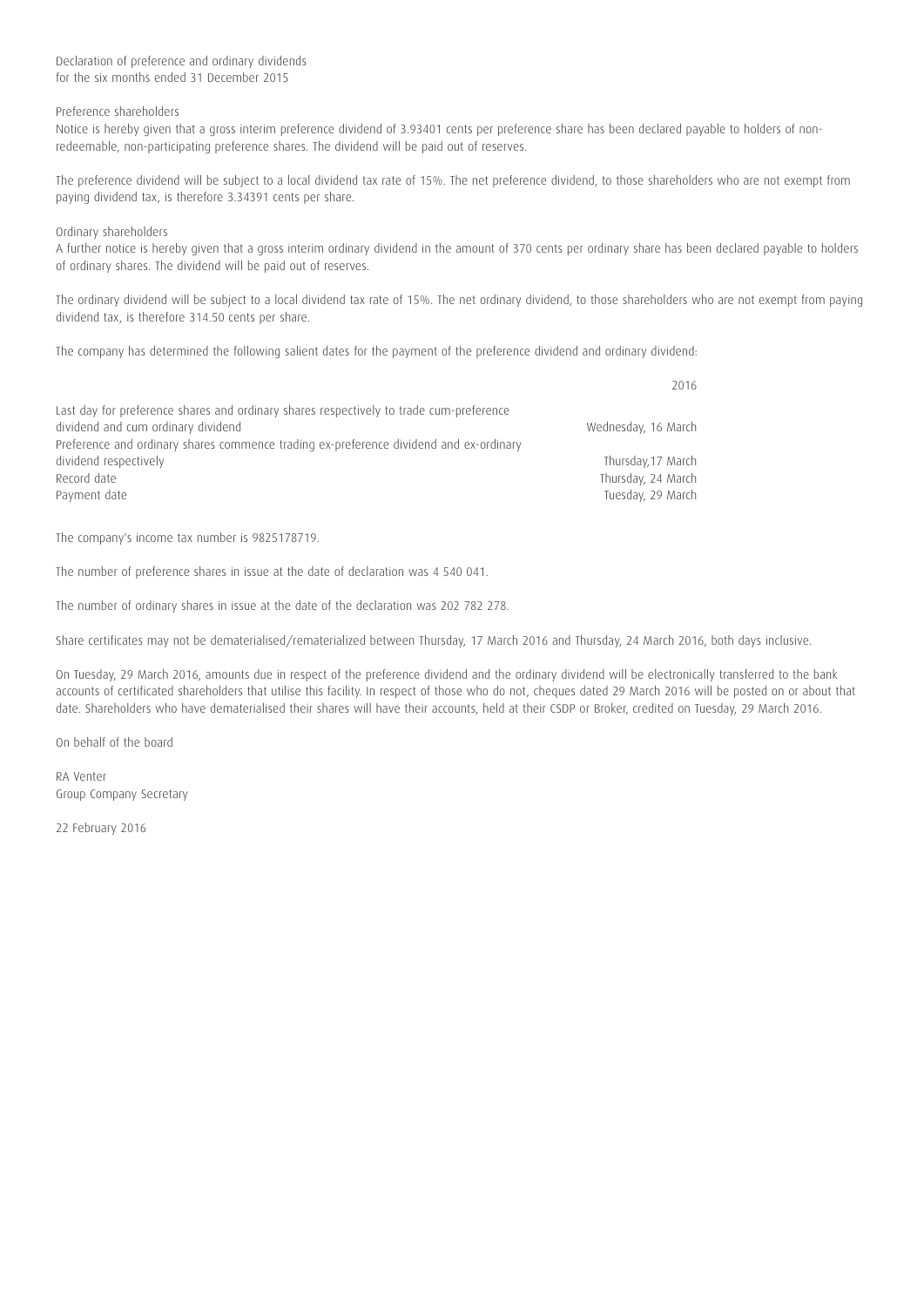## Continuing and discontinued operations

The results of the Insurance business, which is in the process of being disposed, are presented in the condensed consolidated statement of profit or loss as discontinued operations. The comparative profit or loss has been re-presented accordingly. The assets and related liabilities of the Insurance businesses has been reclassified to 'Assets of discontinued operations' and 'Liabilities of discontinued operations' respectively on the condensed consolidated statement of financial position. The assets and related liabilities of the Goscor disposal group has been reclassified to 'Assets of disposal group' and 'Liabilities of disposal group' respectively on the condensed consolidated statement of financial position.

The following shows the combined result of the continued and discontinued operations after eliminating inter-group transactions. The results of the Goscor disposal group is included under continuing operations.

|                                                                                                                                       | 0/0<br>change       | Total<br>operations<br>31 December<br>2015<br><b>Rm</b> | Continuing<br>operations<br>31 December<br>2015<br><b>Rm</b> | Discontinued<br>operations<br>31 December<br>2015<br>Rm | Total<br>operations<br>31 December<br>$2014*$<br><b>Rm</b> | Continuing<br>operations<br>31 December<br>$2014*$<br><b>Rm</b> | Discontinued<br>operations<br>31 December<br>2014<br><b>Rm</b> |
|---------------------------------------------------------------------------------------------------------------------------------------|---------------------|---------------------------------------------------------|--------------------------------------------------------------|---------------------------------------------------------|------------------------------------------------------------|-----------------------------------------------------------------|----------------------------------------------------------------|
| Revenue<br>Net operating expenses                                                                                                     | 6                   | 59 766<br>(55374)                                       | 58 201<br>(54083)                                            | 1 5 6 5<br>(1291)                                       | 56 234<br>(52 126)                                         | 54 764<br>(50849)                                               | 1 470<br>(1 277)                                               |
| Profit from operations before<br>depreciation and recoupments<br>Depreciation, amortisation,<br>impairments and recoupments           |                     | 4 3 9 2<br>(1326)                                       | 4 1 1 8<br>(1326)                                            | 274                                                     | 4 108<br>(1236)                                            | 3 9 1 5<br>(1 223)                                              | 193<br>(13)                                                    |
| Operating profit                                                                                                                      | $\overline{7}$      | 3 0 6 6                                                 | 2 7 9 2                                                      | 274                                                     | 2 872                                                      | 2 6 9 2                                                         | 180                                                            |
| Recoupments from sale of<br>properties, net of impairments<br>Amortisation and impairment of<br>intangible assets arising on business |                     | 6                                                       | 6                                                            |                                                         | 12                                                         | 12                                                              |                                                                |
| combinations<br>Other non-operating items                                                                                             |                     | (358)<br>354                                            | (358)<br>383                                                 | (29)                                                    | (205)<br>63                                                | (205)<br>62                                                     | $\mathbf{1}$                                                   |
| Profit before net finance costs<br>Net finance costs                                                                                  | 12<br>9             | 3 0 6 8<br>(651)                                        | 2 8 2 3<br>(651)                                             | 245                                                     | 2 7 4 2<br>(598)                                           | 2 5 6 1<br>(598)                                                | 181                                                            |
| Profit before share of result of<br>associates and joint ventures<br>Share of result of associates and                                |                     | 2 4 1 7                                                 | 2 172                                                        | 245                                                     | 2 144                                                      | 1963                                                            | 181                                                            |
| joint ventures                                                                                                                        |                     | 58                                                      | 58                                                           |                                                         | 12                                                         | 12                                                              |                                                                |
| Profit before tax<br>Income tax expense                                                                                               | 15                  | 2 4 7 5<br>(692)                                        | 2 2 3 0<br>(615)                                             | 245<br>(77)                                             | 2 1 5 6<br>(562)                                           | 1975<br>(498)                                                   | 181<br>(64)                                                    |
| Profit for the period                                                                                                                 | 12                  | 1783                                                    | 1 6 1 5                                                      | 168                                                     | 1 5 9 4                                                    | 1 477                                                           | 117                                                            |
| Net profit attributable to:<br>Owners of Imperial<br>Non-controlling interests                                                        | 19<br>(50)          | 1699<br>84<br>1 783                                     | 1 5 5 8<br>57<br>1 6 1 5                                     | 141<br>27<br>168                                        | 1 4 2 6<br>168<br>1 5 9 4                                  | 1 3 3 1<br>146<br>1 477                                         | 95<br>22<br>117                                                |
| Earnings per share (cents)<br>- Basic<br>- Diluted                                                                                    | 19<br>18            | 881<br>869                                              | 808<br>798                                                   | 73<br>71                                                | 738<br>736                                                 | 689<br>688                                                      | 49<br>48                                                       |
| Headline earnings per share (cents)<br>- Basic<br>- Diluted                                                                           | 6<br>5              | 801<br>791                                              | 728<br>720                                                   | 73<br>71                                                | 759<br>756                                                 | 710<br>708                                                      | 49<br>48                                                       |
| Core earnings per share (cents)<br>- Basic<br>- Diluted                                                                               | $\overline{7}$<br>6 | 861<br>849                                              | 781<br>771                                                   | 80<br>78                                                | 803<br>800                                                 | 754<br>752                                                      | 49<br>48                                                       |

\* After restating for the change in accounting policy as described in note 2.1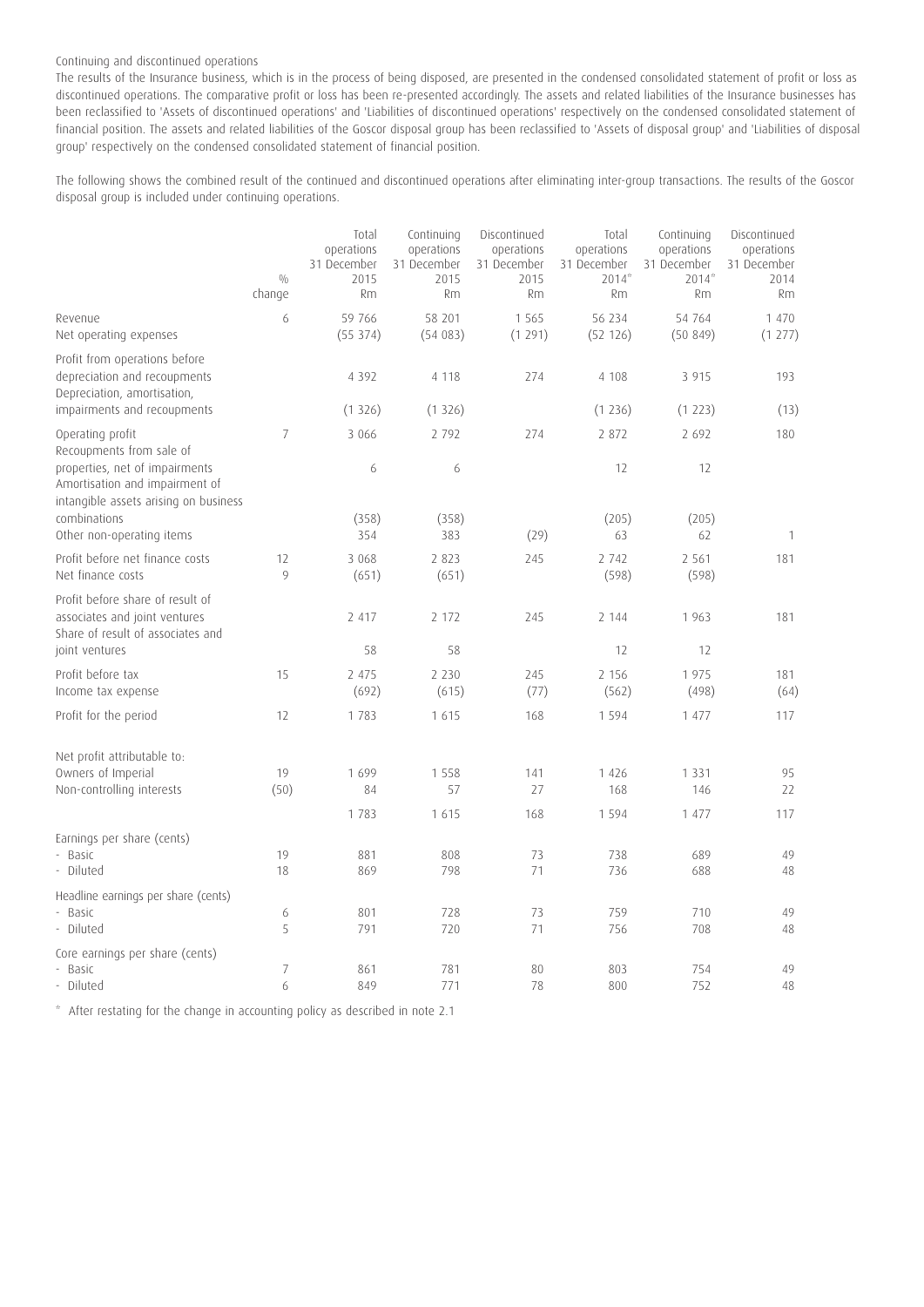The major classes of assets and liabilities of the discontinued operations were as follows:

|                                                              | 31 December<br>2015 | 30 June<br>2015 |
|--------------------------------------------------------------|---------------------|-----------------|
|                                                              | Rm                  | Rm              |
|                                                              |                     |                 |
| Assets                                                       |                     |                 |
| Goodwill and intangible assets                               | 167                 | 122             |
| Investment in associates and joint ventures                  | 13                  | 17              |
| Property, plant and equipment                                | 160                 | 146             |
| Income tax assets                                            | 20                  | 20              |
| Investments and other financial assets                       | 3 1 4 8             | 3 2 5 0         |
| Trade and other receivables                                  | 215                 | 218             |
| Cash resources                                               | 1 1 4 0             | 845             |
| Assets of discontinued operations                            | 4 8 6 3             | 4 6 1 8         |
| Liabilities                                                  |                     |                 |
| Insurance and investment contracts                           | 1 4 3 5             | 1 3 6 1         |
| Income tax liabilities                                       | 207                 | 197             |
| Trade payables and provisions                                | 1 0 9 5             | 1 1 5 5         |
| Liabilities of discontinued operations                       | 2 7 3 7             | 2 7 1 3         |
| Investments and other financial assets consists of:          |                     |                 |
| Listed investments at fair value (level 1)                   | 2 4 4 1             | 2 2 8 8         |
| Fixed and negotiable deposits at fair value (level 2)        | 589                 | 733             |
| Reinsurance receivables at amortised cost                    | 118                 | 229             |
|                                                              | 3 1 4 8             | 3 2 5 0         |
| The cash flows from discontinued operations were as follows: |                     |                 |
| Cash flows from operating activities                         | 159                 | 201             |
| Cash flows from investing activities                         | 103                 | (663)           |
| Cash flows from financing activities                         | (9)                 | (7)             |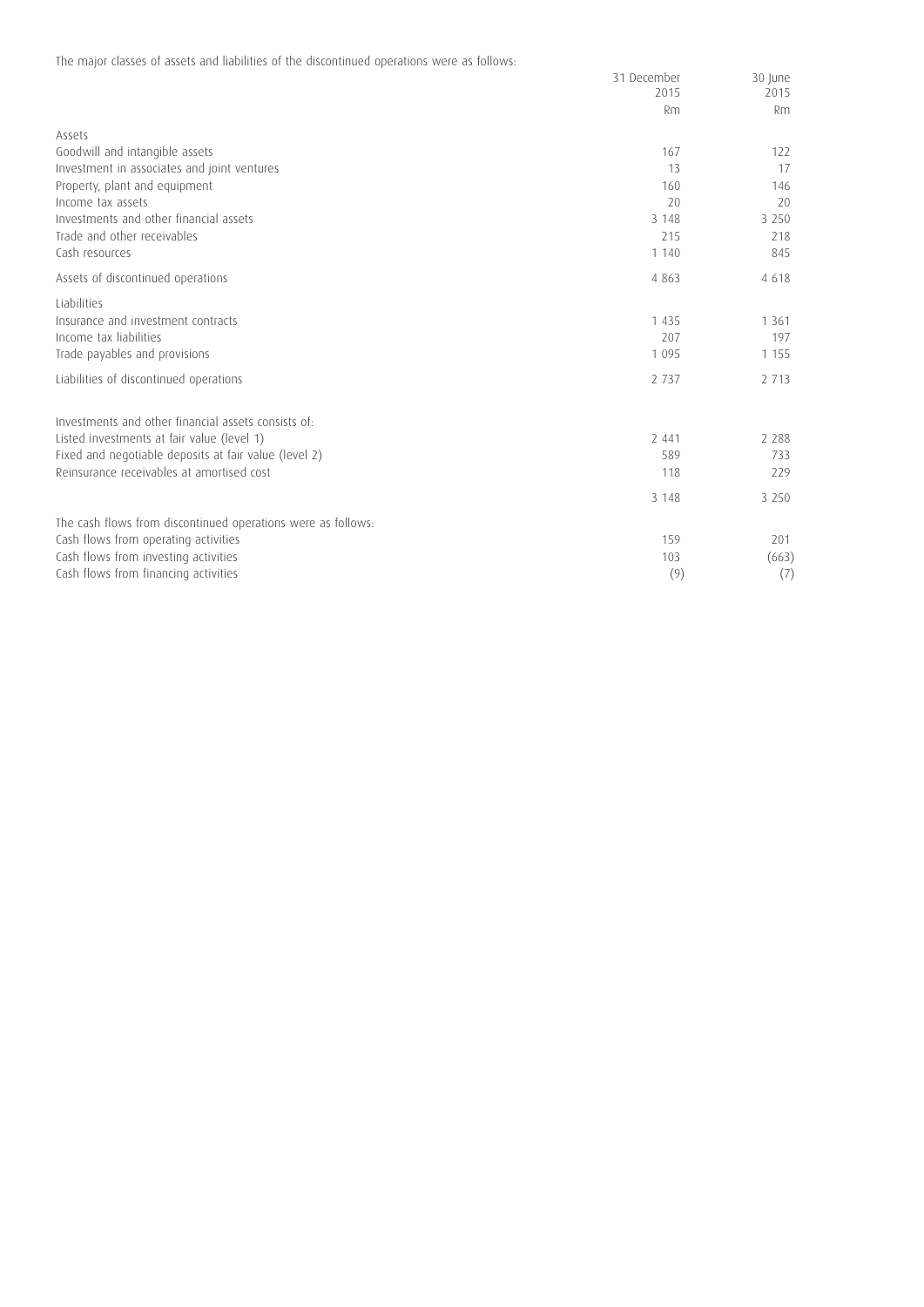|                                                                                                                                            | <b>Notes</b>   | 0/0<br>change | Unaudited<br>Six months<br>ended<br>31 December<br>2015<br><b>Rm</b> | Unaudited<br>Six months<br>ended<br>31 December<br>$2014*$<br>Rm | Audited<br>Financial year<br>ended<br>30 June<br>2015<br>Rm |
|--------------------------------------------------------------------------------------------------------------------------------------------|----------------|---------------|----------------------------------------------------------------------|------------------------------------------------------------------|-------------------------------------------------------------|
| CONTINUING OPERATIONS                                                                                                                      |                |               |                                                                      |                                                                  |                                                             |
| Revenue<br>Net operating expenses                                                                                                          |                | 6             | 58 201<br>(54083)                                                    | 54 764<br>(50849)                                                | 107 453<br>(99 290)                                         |
| Profit from operations before depreciation and recoupments<br>Depreciation, amortisation, impairments and recoupments                      |                |               | 4 1 1 8<br>(1326)                                                    | 3 9 1 5<br>(1 223)                                               | 8 1 6 3<br>(2 492)                                          |
| Operating profit<br>Recoupments from sale of properties, net of impairments<br>Amortisation and impairment of intangible assets arising on |                | 4             | 2 7 9 2<br>6                                                         | 2 6 9 2<br>12                                                    | 5 671<br>29                                                 |
| business combinations<br>Other non-operating items                                                                                         | 6              |               | (358)<br>383                                                         | (205)<br>62                                                      | (415)<br>(80)                                               |
| Profit before net finance costs<br>Net finance costs                                                                                       | $\overline{7}$ | 10<br>9       | 2 8 2 3<br>(651)                                                     | 2 5 6 1<br>(598)                                                 | 5 2 0 5<br>(1194)                                           |
| Profit before share of result of associates and joint ventures<br>Share of result of associates and joint ventures                         |                |               | 2 172<br>58                                                          | 1 9 6 3<br>12                                                    | 4 0 1 1<br>33                                               |
| Profit before tax<br>Income tax expense                                                                                                    |                | 13            | 2 2 3 0<br>(615)                                                     | 1975<br>(498)                                                    | 4 0 4 4<br>(1035)                                           |
| Profit for the period from continuing operations                                                                                           |                | 9             | 1615                                                                 | 1 477                                                            | 3 0 0 9                                                     |
| DISCONTINUED OPERATIONS<br>Profit for the period from discontinued operations                                                              |                |               | 168                                                                  | 117                                                              | 377                                                         |
| Net profit for the period                                                                                                                  |                | 12            | 1783                                                                 | 1594                                                             | 3 3 8 6                                                     |
| Net profit attributable to:<br>Owners of Imperial                                                                                          |                |               | 1699                                                                 | 1 4 2 6                                                          | 3 0 5 4                                                     |
| - Continuing operations<br>- Discontinued operations                                                                                       |                |               | 1 5 5 8<br>141                                                       | 1 3 3 1<br>95                                                    | 2 7 3 5<br>319                                              |
| Non-controlling interests                                                                                                                  |                |               | 84                                                                   | 168                                                              | 332                                                         |
| - Continuing operations<br>- Discontinued operations                                                                                       |                |               | 57<br>27                                                             | 146<br>22                                                        | 274<br>58                                                   |
|                                                                                                                                            |                |               | 1 7 8 3                                                              | 1 5 9 4                                                          | 3 3 8 6                                                     |
| Earnings per share (cents)<br>Continuing operations                                                                                        |                |               |                                                                      |                                                                  |                                                             |
| - Basic                                                                                                                                    |                | 17            | 808                                                                  | 689                                                              | 1 4 1 6                                                     |
| - Diluted<br>Discontinued operations                                                                                                       |                | 16            | 798                                                                  | 688                                                              | 1 406                                                       |
| - Basic                                                                                                                                    |                | 49            | 73                                                                   | 49                                                               | 166                                                         |
| - Diluted                                                                                                                                  |                | 48            | 71                                                                   | 48                                                               | 162                                                         |
| Total operations                                                                                                                           |                |               |                                                                      |                                                                  |                                                             |
| - Basic<br>Diluted                                                                                                                         |                | 19<br>18      | 881<br>869                                                           | 738<br>736                                                       | 1 5 8 2<br>1 5 6 8                                          |

\* Restated for change in accounting policy as described in note 2.1 and represented for continued and discontinued operations. To view the results of total operations refer above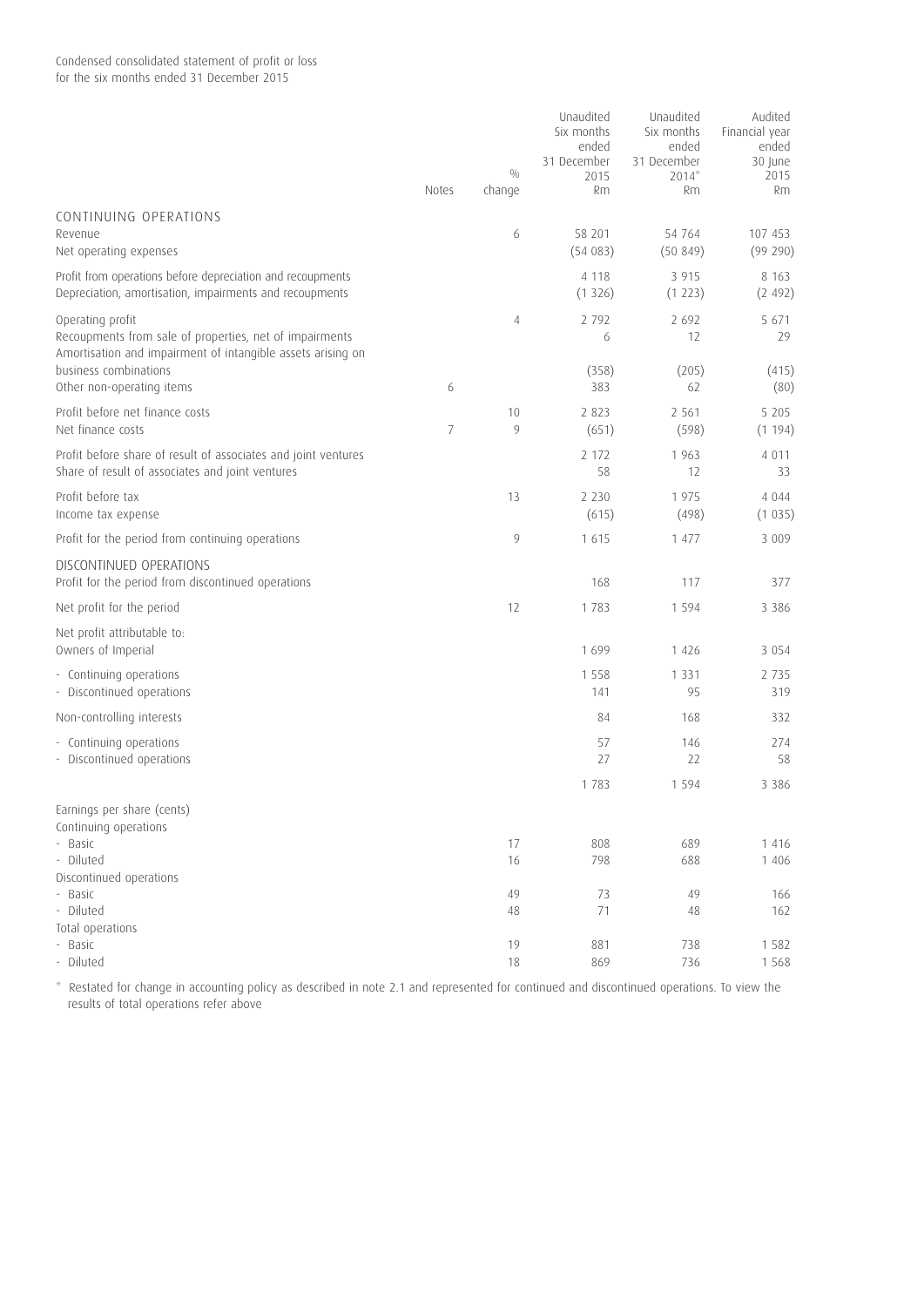## Condensed consolidated statement of comprehensive income for the six months ended 31 December 2015

|                                                                                                                                                                                                                                                                                                                                                                                                       | Unaudited<br>Six months<br>ended<br>31 December<br>2015<br><b>Rm</b> | Unaudited<br>Six months<br>ended<br>31 December<br>2014<br>Rm | Audited<br>Financial year<br>ended<br>30 June<br>2015<br><b>Rm</b> |
|-------------------------------------------------------------------------------------------------------------------------------------------------------------------------------------------------------------------------------------------------------------------------------------------------------------------------------------------------------------------------------------------------------|----------------------------------------------------------------------|---------------------------------------------------------------|--------------------------------------------------------------------|
| Net profit for the period<br>Other comprehensive income                                                                                                                                                                                                                                                                                                                                               | 1783<br>1 3 8 7                                                      | 1 5 9 4<br>(322)                                              | 3 3 8 6<br>(268)                                                   |
| Items that may be reclassified subsequently to profit or loss                                                                                                                                                                                                                                                                                                                                         | 1 3 8 7                                                              | (182)                                                         | (172)                                                              |
| Exchange gains (losses) arising on translation of foreign operations<br>Share of associates' and joint ventures' movement in foreign currency translation reserve<br>Movement in valuation reserve<br>Reclassification of (loss) gain on disposal of available-for-sale investment<br>Movement in hedge accounting reserve<br>Income tax relating to items that may be reclassified to profit or loss | 909<br>18<br>463<br>(3)                                              | (227)<br>5<br>(8)<br>(1)<br>50<br>(1)                         | (312)<br>8<br>(87)<br>43<br>175                                    |
| Items that will not be reclassified to profit or loss                                                                                                                                                                                                                                                                                                                                                 |                                                                      | (140)                                                         | (96)                                                               |
| Remeasurement of defined benefit obligations<br>Income tax on remeasurement of defined benefit obligations                                                                                                                                                                                                                                                                                            |                                                                      | (202)<br>62                                                   | (137)<br>41                                                        |
| Total comprehensive income for the period                                                                                                                                                                                                                                                                                                                                                             | 3 1 7 0                                                              | 1 2 7 2                                                       | 3 1 1 8                                                            |
| Total comprehensive income attributable to:<br>Owners of Imperial<br>Non-controlling interests                                                                                                                                                                                                                                                                                                        | 2 9 1 5<br>255                                                       | 1 0 9 1<br>181                                                | 2 7 6 2<br>356                                                     |
|                                                                                                                                                                                                                                                                                                                                                                                                       | 3 1 7 0                                                              | 1 2 7 2                                                       | 3 1 1 8                                                            |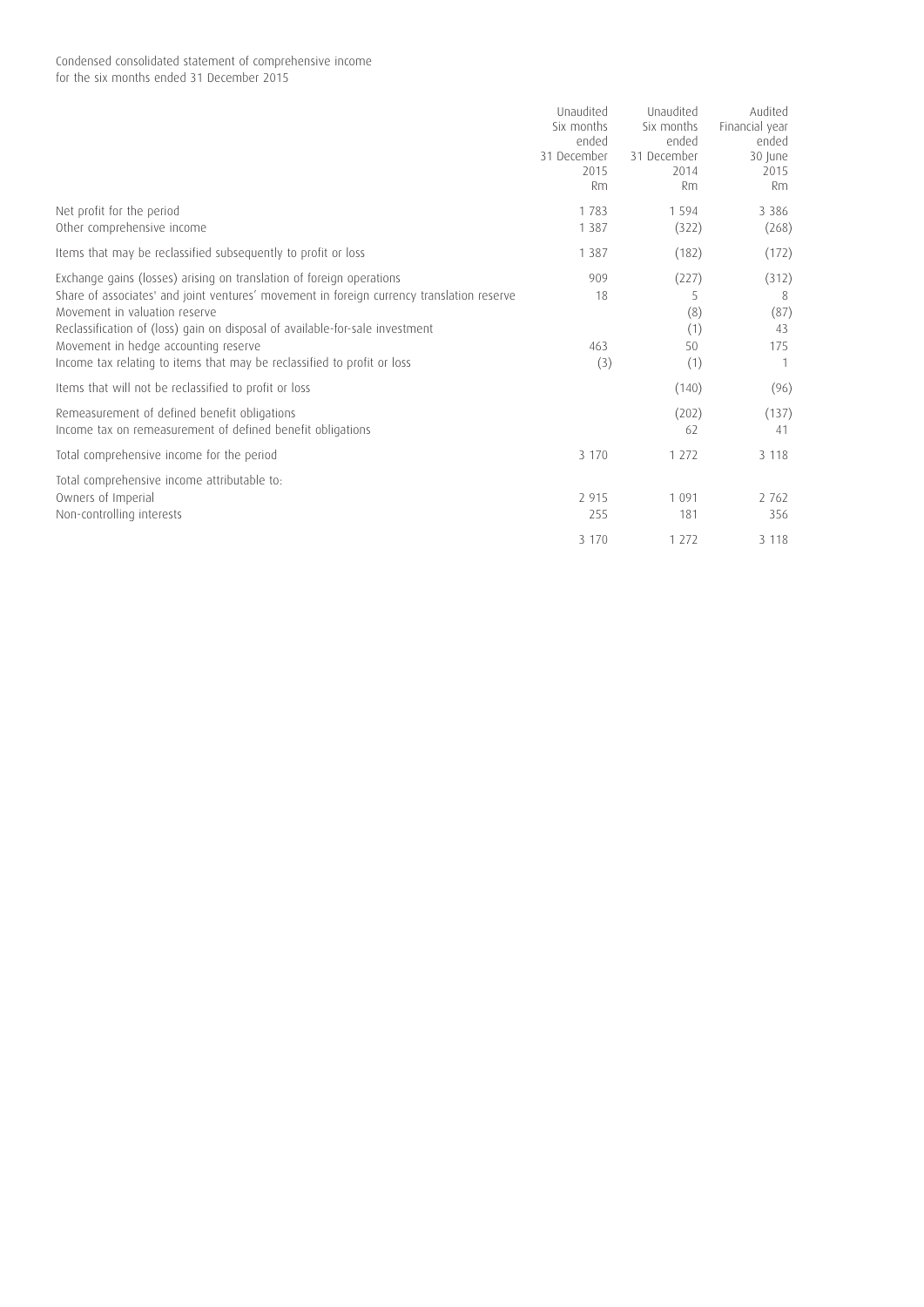|                                                                                                                            | 0/0<br>change  | Unaudited<br>Six months<br>ended<br>31 December<br>2015<br>Rm | Unaudited<br>Six months<br>ended<br>31 December<br>2014<br>Rm | Audited<br>Financial year<br>ended<br>30 June<br>2015<br>Rm |
|----------------------------------------------------------------------------------------------------------------------------|----------------|---------------------------------------------------------------|---------------------------------------------------------------|-------------------------------------------------------------|
|                                                                                                                            |                |                                                               |                                                               |                                                             |
| Headline earnings reconciliation                                                                                           |                |                                                               |                                                               |                                                             |
| Earnings - basic<br>Saving of finance costs by associate on potential sale of Imperial shares                              | 19             | 1 6 9 9<br>21                                                 | 1 4 2 6<br>29                                                 | 3 0 5 4<br>44                                               |
|                                                                                                                            |                |                                                               |                                                               |                                                             |
| Earnings - diluted                                                                                                         |                | 1720                                                          | 1 4 5 5                                                       | 3 0 9 8                                                     |
| Recoupment for disposal of property, plant and equipment (IAS 16)<br>Recoupment for disposal of intangible assets (IAS 38) |                | (40)<br>(1)                                                   | (15)                                                          | (85)                                                        |
| Impairment of property, plant and equipment (IAS 36)                                                                       |                |                                                               | 17                                                            | 28                                                          |
| Impairment of intangible assets (IAS 36)                                                                                   |                | 151                                                           |                                                               |                                                             |
| Impairment of goodwill (IAS 36)                                                                                            |                | 152                                                           | 16                                                            | 67                                                          |
| Impairment (profit) on disposal of investments in associates and joint ventures (IAS 28)                                   |                | 2                                                             |                                                               | (2)                                                         |
| (Profit) loss on disposal of subsidiaries and businesses (IFRS 10)                                                         |                | (447)                                                         | 11                                                            | (15)                                                        |
| Reclassification of (gain) loss on disposal of available-for-sale investment (IAS 39)                                      |                |                                                               | (1)                                                           | 43                                                          |
| Remeasurements included in share of result of associates and joint ventures<br>Tax effects of remeasurements               |                | 10<br>85                                                      | 18<br>(1)                                                     | 41<br>13                                                    |
| Non-controlling interests share of remeasurements                                                                          |                | (66)                                                          | (5)                                                           | (9)                                                         |
|                                                                                                                            |                |                                                               |                                                               |                                                             |
| Headline earnings - diluted                                                                                                |                | 1 5 6 6                                                       | 1 4 9 5                                                       | 3 179                                                       |
| Saving of finance costs by associate on potential sale of Imperial shares                                                  |                | (21)                                                          | (29)                                                          | (44)                                                        |
| Headline earnings - basic                                                                                                  | 5              | 1 5 4 5                                                       | 1 4 6 6                                                       | 3 1 3 5                                                     |
| Headline earnings per share (cents)<br>Continuing operations                                                               |                |                                                               |                                                               |                                                             |
| - Basic                                                                                                                    | 3              | 728                                                           | 710                                                           | 1458                                                        |
| - Diluted                                                                                                                  | $\overline{2}$ | 720                                                           | 708                                                           | 1 4 4 6                                                     |
| Discontinued operations                                                                                                    |                |                                                               |                                                               |                                                             |
| - Basic<br>- Diluted                                                                                                       | 49<br>48       | 73<br>71                                                      | 49<br>48                                                      | 166<br>163                                                  |
| Total operations                                                                                                           |                |                                                               |                                                               |                                                             |
| - Basic                                                                                                                    | 6              | 801                                                           | 759                                                           | 1 6 2 4                                                     |
| - Diluted                                                                                                                  | 5              | 791                                                           | 756                                                           | 1609                                                        |
| Core earnings reconciliation                                                                                               |                |                                                               |                                                               |                                                             |
| Headline earnings - basic                                                                                                  | 5              | 1 5 4 5                                                       | 1 4 6 6                                                       | 3 1 3 5                                                     |
| Saving of finance costs by associate on potential sale of Imperial shares                                                  |                | 21                                                            | 29                                                            | 44                                                          |
| Headline earnings - diluted                                                                                                | 5              | 1 5 6 6                                                       | 1 4 9 5                                                       | 3 1 7 9                                                     |
| Amortisation of intangible assets arising on business combinations                                                         |                | 207                                                           | 205                                                           | 415                                                         |
| Foreign exchange gain on inter-group monetary item                                                                         |                | (92)                                                          | (104)                                                         | (104)                                                       |
| Business acquisition costs                                                                                                 |                | 3                                                             | 12                                                            | 16                                                          |
| Remeasurement of contingent consideration and put option liabilities                                                       |                | 33                                                            | 17                                                            | 47                                                          |
| Change in economic assumptions on insurance funds                                                                          |                | 18                                                            | (1)                                                           | 6                                                           |
| Tax effects of core earnings adjustments                                                                                   |                | (35)                                                          | (28)                                                          | (85)                                                        |
| Non-controlling interests share of core earnings adjustments                                                               |                | (19)                                                          | (15)                                                          | (43)                                                        |
| Core earnings - diluted                                                                                                    | 6              | 1681                                                          | 1 5 8 1                                                       | 3 4 3 1                                                     |
| Saving of finance costs by associate on potential sale of Imperial shares                                                  |                | (21)                                                          | (29)                                                          | (44)                                                        |
| Core earning - basic                                                                                                       | 7              | 1 6 6 0                                                       | 1 5 5 2                                                       | 3 3 8 7                                                     |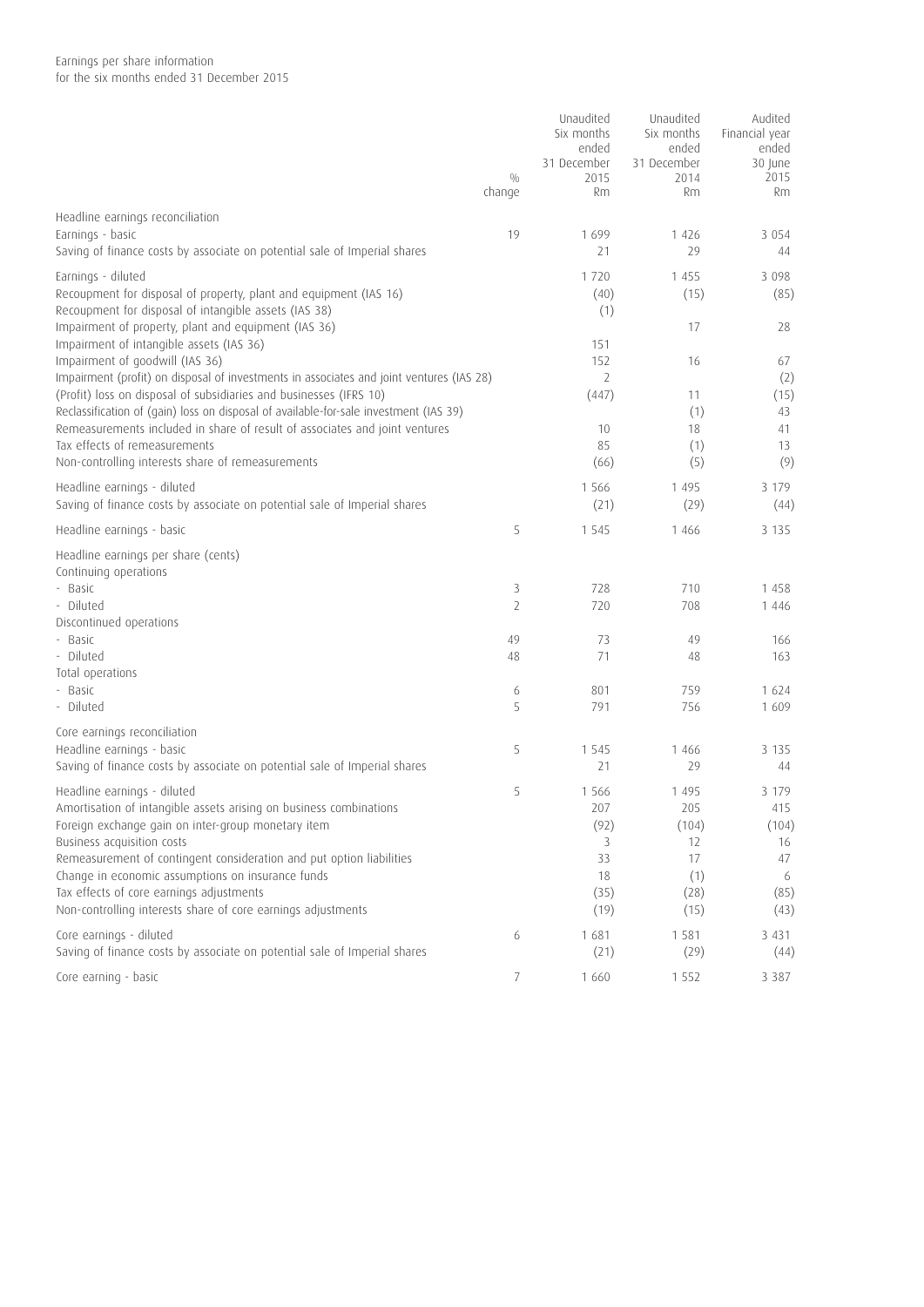|                                                            |        | Unaudited<br>Six months<br>ended<br>31 December | Unaudited<br>Six months<br>ended<br>31 December | Audited<br>Financial year<br>ended<br>30 June |
|------------------------------------------------------------|--------|-------------------------------------------------|-------------------------------------------------|-----------------------------------------------|
|                                                            | 0/0    | 2015                                            | 2014                                            | 2015                                          |
|                                                            | change | <b>Rm</b>                                       | <b>Rm</b>                                       | <b>Rm</b>                                     |
| Core earnings per share (cents)<br>Continuing operations   |        |                                                 |                                                 |                                               |
| - Basic                                                    | 4      | 781                                             | 754                                             | 1586                                          |
| - Diluted                                                  | 3      | 771                                             | 752                                             | 1 5 7 1                                       |
| Discontinued operations                                    |        |                                                 |                                                 |                                               |
| - Basic                                                    | 63     | 80                                              | 49                                              | 168                                           |
| - Diluted                                                  | 63     | 78                                              | 48                                              | 165                                           |
| Total operations                                           |        |                                                 |                                                 |                                               |
| - Basic                                                    | 7      | 861                                             | 803                                             | 1 7 5 4                                       |
| - Diluted                                                  | 6      | 849                                             | 800                                             | 1736                                          |
| Additional information                                     |        |                                                 |                                                 |                                               |
| Net asset value per share (cents)                          | 16     | 10 635                                          | 9 204                                           | 9696                                          |
| Dividend per ordinary share (cents)                        | 6      | 370                                             | 350                                             | 795                                           |
| Number of ordinary shares in issue (million)               |        |                                                 |                                                 |                                               |
| - total shares                                             |        | 202,8                                           | 207,8                                           | 202,8                                         |
| - net of shares repurchased                                |        | 194,2                                           | 193,8                                           | 194,6                                         |
| - weighted average for basic                               |        | 192,8                                           | 193,2                                           | 193,1                                         |
| - weighted average for diluted                             |        | 198,0                                           | 197,7                                           | 197,6                                         |
| Number of other shares (million)                           |        |                                                 |                                                 |                                               |
| - Deferred ordinary shares to convert into ordinary shares |        | 8,3                                             | 9,1                                             | 8,3                                           |
|                                                            |        |                                                 |                                                 |                                               |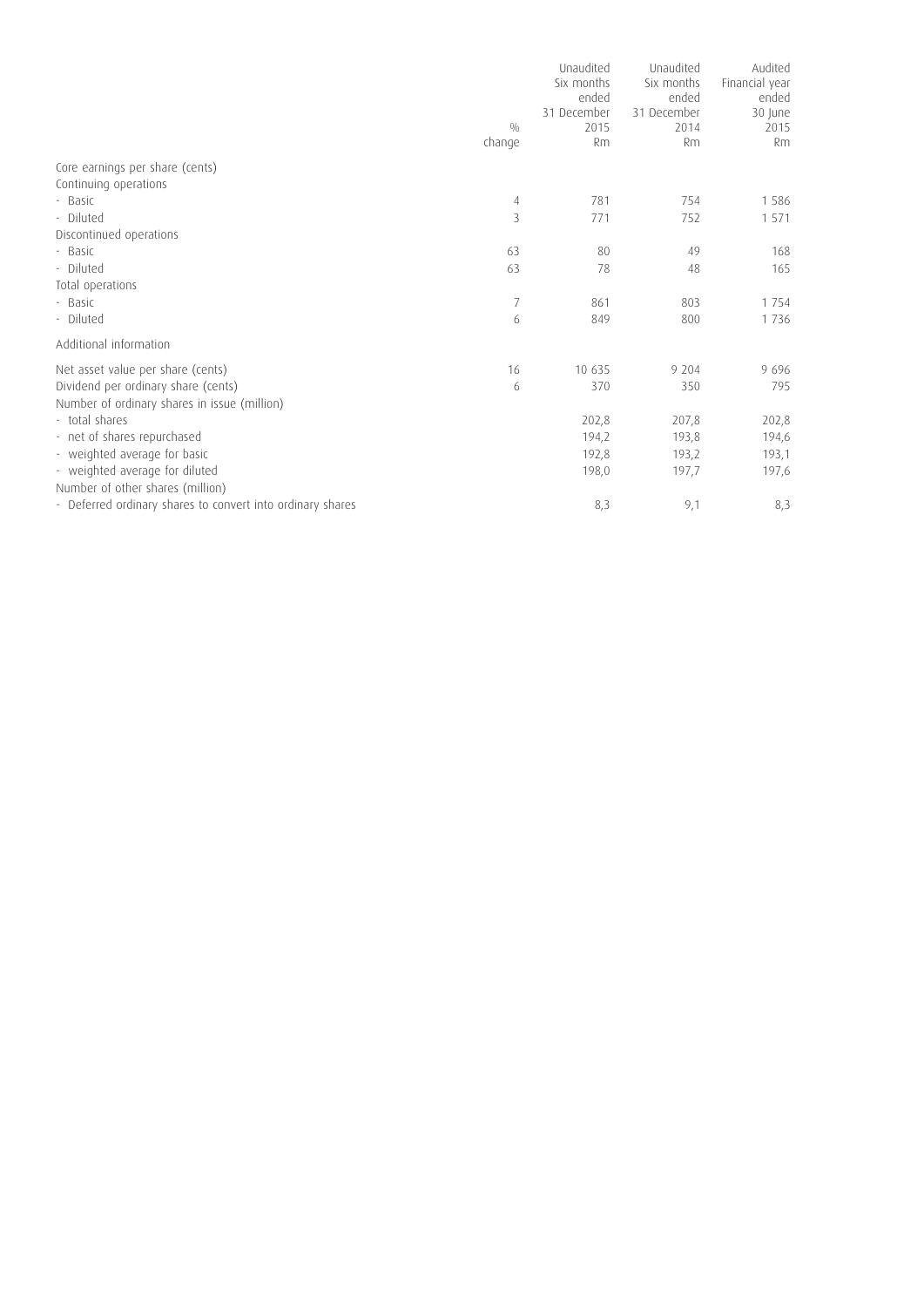## Condensed Consolidated Statement Of Financial Position At 31 December 2015

|                                                           |      | Unaudited<br>31 December | Restated<br>31 December | Restated<br>30 June |
|-----------------------------------------------------------|------|--------------------------|-------------------------|---------------------|
|                                                           |      | 2015                     | $2014*$                 | $2015*$             |
|                                                           | Note | Rm                       | Rm                      | Rm.                 |
| ASSETS                                                    |      |                          |                         |                     |
| Goodwill and intangible assets                            | 8    | 7866                     | 7 3 9 7                 | 7 193               |
| Investment in associates and joint ventures               |      | 1618                     | 1 3 9 2                 | 1 3 5 1             |
| Property, plant and equipment                             |      | 11 736                   | 10 746                  | 10 967              |
| Transport fleet                                           |      | 6 3 7 2                  | 5 5 1 3                 | 5 6 1 0             |
| Deferred tax assets                                       |      | 1 2 4 5                  | 1 2 9 0                 | 1 0 9 7             |
| Investments and loans                                     |      | 357                      | 3 102                   | 357                 |
| Other financial assets                                    |      | 30                       | 294                     | 36                  |
| Vehicles for hire                                         |      | 3 8 4 1                  | 3 8 7 5                 | 3 603               |
| Inventories                                               |      | 17815                    | 14 115                  | 15 4 65             |
| Tax in advance                                            |      | 322                      | 264                     | 295                 |
| Trade and other receivables                               |      | 14 3 9 1                 | 13 470                  | 12 849              |
| Cash resources                                            |      | 2 740                    | 2 6 2 0                 | 2 2 7 1             |
| Assets of discontinued operations                         |      | 4 8 6 3                  |                         | 4 6 1 8             |
| Assets of disposal group**                                |      | 1 6 6 7                  |                         |                     |
| Total assets                                              |      | 74 863                   | 64 078                  | 65 712              |
| EQUITY AND LIABILITIES                                    |      |                          |                         |                     |
| Capital and reserves                                      |      |                          |                         |                     |
| Share capital and share premium                           |      | 382                      | 382                     | 382                 |
| Shares repurchased                                        |      | (742)                    | (276)                   | (668)               |
| Other reserves                                            |      | 2 0 3 6                  | 1 0 5 3                 | 1 0 8 9             |
| Retained earnings                                         |      | 18 977                   | 16 678                  | 18 065              |
| Attributable to owners of Imperial                        |      | 20 653                   | 17837                   | 18 868              |
| Put arrangement over non-controlling interests            |      | (1188)                   | (1391)                  | (1473)              |
| Non-controlling interests                                 |      | 1726                     | 1816                    | 1838                |
| Total equity                                              |      | 21 191                   | 18 26 2                 | 19 233              |
| Liabilities                                               |      |                          |                         |                     |
| Non-redeemable, non-participating preference shares       |      | 441                      | 441                     | 441                 |
| Retirement benefit obligations                            |      | 1 3 6 9                  | 1 2 6 1                 | 1 1 5 7             |
| Interest-bearing borrowings                               |      | 20 449                   | 17 322                  | 16 157              |
| Insurance, investment, maintenance and warranty contracts |      | 3 2 2 9                  | 4 4 9 7                 | 3 191               |
| Deferred tax liabilities                                  |      | 1 0 6 9                  | 1 5 1 3                 | 1 1 9 3             |
| Other financial liabilities                               |      | 2 4 3 8                  | 1914                    | 2 0 1 9             |
| Trade, other payables and provisions                      |      | 20 731                   | 18 090                  | 19 047              |
| Current tax liabilities                                   |      | 703                      | 778                     | 561                 |
| Liabilities of discontinued operations                    |      | 2 7 3 7                  |                         | 2 7 1 3             |
| Liabilities of disposal group**                           |      | 506                      |                         |                     |
| <b>Total liabilities</b>                                  |      | 53 672                   | 45 816                  | 46 479              |
| Total equity and liabilities                              |      | 74 863                   | 64 078                  | 65 712              |

\* Restated for the application of the change in accounting policy (see note 2.1). The original 30 June 2015 amounts were audited, the 31 December 2014 amounts and the restatements have not been audited

\*\* Assets and liabilities relating to the Goscor disposal group. The results of the Goscor disposal group is included in the results of continuing operations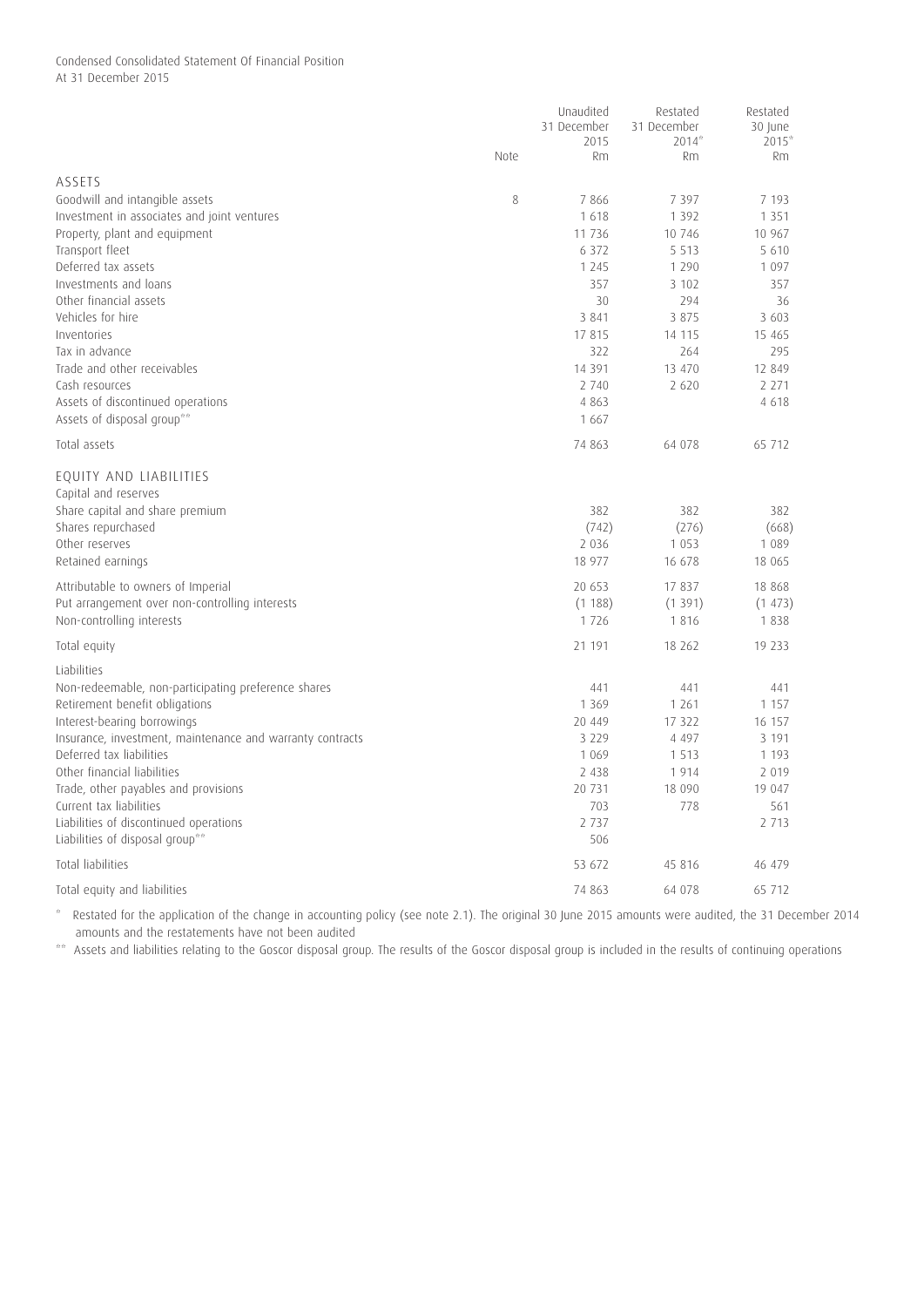Condensed consolidated statement of cash flows

for the six months ended 31 December 2015

|                                                                                                                                                                                                                                                                                                                                                        | Note | 0/0<br>change | Unaudited<br>Six months<br>ended<br>31 December<br>2015<br><b>Rm</b> | Restated<br>Six months<br>ended<br>31 December<br>$2014*$<br><b>Rm</b> | Restated<br>Financial year<br>ended<br>30 June<br>$2015*$<br><b>Rm</b> |
|--------------------------------------------------------------------------------------------------------------------------------------------------------------------------------------------------------------------------------------------------------------------------------------------------------------------------------------------------------|------|---------------|----------------------------------------------------------------------|------------------------------------------------------------------------|------------------------------------------------------------------------|
| Cash flows from operating activities<br>Cash generated by operations before movements in net working capital<br>Movements in net working capital                                                                                                                                                                                                       |      |               | 4 4 8 5<br>(1194)                                                    | 4 3 5 7<br>(1069)                                                      | 9 0 4 9<br>9                                                           |
| Cash generated by operations before capital expenditure on rental<br>assets<br>Expansion capital expenditure - rental assets<br>Net replacement capital expenditure - rental assets                                                                                                                                                                    |      |               | 3 2 9 1<br>(504)<br>(1057)                                           | 3 2 8 8<br>(851)<br>(497)                                              | 9 0 5 8<br>(772)<br>(759)                                              |
| - Expenditure<br>- Proceeds                                                                                                                                                                                                                                                                                                                            |      |               | (2330)<br>1 2 7 3                                                    | (1351)<br>854                                                          | (2496)<br>1737                                                         |
| Cash generated by operations<br>Net finance cost paid<br>Tax paid                                                                                                                                                                                                                                                                                      |      | (11)          | 1730<br>(696)<br>(945)                                               | 1940<br>(580)<br>(451)                                                 | 7 5 2 7<br>(1180)<br>(1301)                                            |
|                                                                                                                                                                                                                                                                                                                                                        |      | (90)          | 89                                                                   | 909                                                                    | 5 0 4 6                                                                |
| Cash flows from investing activities<br>Net disposals (acquisitions) of subsidiaries and businesses<br>Expansion capital expenditure - excluding rental assets<br>Net replacement capital expenditure - excluding rental assets<br>Net movement in associates and joint ventures<br>Net movement in investments, loans and other financial instruments |      |               | 726<br>(917)<br>(584)<br>(114)<br>71<br>(818)                        | (905)<br>(806)<br>(611)<br>25<br>(997)<br>(3 294)                      | (938)<br>(1743)<br>(1245)<br>178<br>(1203)<br>(4951)                   |
| Cash flows from financing activities<br>Hedge cost premium paid<br>Ordinary shares repurchased<br>Dividends paid<br>Change in non-controlling interests<br>Capital raised from non-controlling interests<br>Net increase in other interest-bearing borrowings                                                                                          |      |               | (145)<br>(74)<br>(1030)<br>(355)<br>24<br>1 0 7 1                    | (118)<br>(56)<br>(917)<br>(32)<br>1659                                 | (128)<br>(56)<br>(1724)<br>(90)<br>-1<br>831                           |
|                                                                                                                                                                                                                                                                                                                                                        |      |               | (509)                                                                | 536                                                                    | (1166)                                                                 |
| Net decrease in cash and cash equivalents<br>Effects of exchange rate changes on cash resources in foreign currencies<br>Cash and cash equivalents at beginning of period                                                                                                                                                                              |      |               | (1238)<br>314<br>38                                                  | (1849)<br>(6)<br>1 102                                                 | (1071)<br>7<br>1 102                                                   |
| Cash and cash equivalents at end of period                                                                                                                                                                                                                                                                                                             | 9    | (18)          | (886)                                                                | (753)                                                                  | 38                                                                     |

\* Restated for the application of the change in accounting policy (see note 2.1). The original 30 June 2015 amounts were audited, the 31 December 2014 amounts and the restatements have not been audited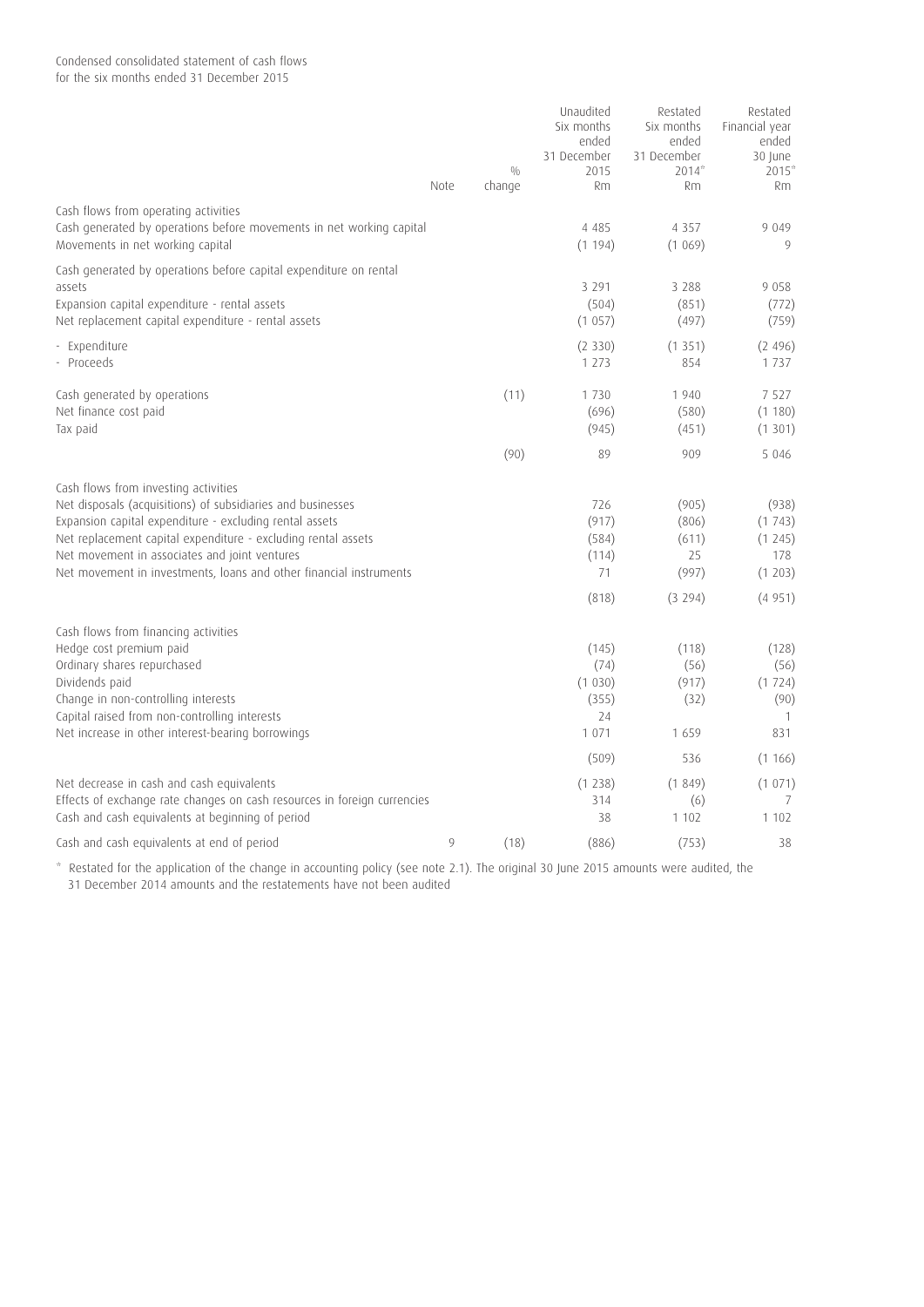|                                                                                                                                                                                                                                                                                                                                                                                                        | Share<br>capital<br>and share<br>premium<br>Rm | Shares<br>re-purchased<br>Rm | Other<br>reserves<br>Rm | Retained<br>earnings<br>Rm | Attributable<br>to owners<br>of Imperial<br>Rm | Put<br>arrangement<br>over<br>non-controlling<br>interests<br>Rm | Non-<br>controlling<br>interests<br>Rm | Total<br>equity<br>Rm                   |
|--------------------------------------------------------------------------------------------------------------------------------------------------------------------------------------------------------------------------------------------------------------------------------------------------------------------------------------------------------------------------------------------------------|------------------------------------------------|------------------------------|-------------------------|----------------------------|------------------------------------------------|------------------------------------------------------------------|----------------------------------------|-----------------------------------------|
| At 30 June 2014 - Audited<br>Total comprehensive income for the period                                                                                                                                                                                                                                                                                                                                 | 382                                            | (220)                        | 1 1 4 9<br>(195)        | 16 229<br>1 2 8 6          | 17 540<br>1 0 9 1                              | (1 000)                                                          | 1569<br>181                            | 18 109<br>1 2 7 2                       |
| Net attributable profit for the period<br>Other comprehensive income                                                                                                                                                                                                                                                                                                                                   |                                                |                              | (195)                   | 1 4 2 6<br>(140)           | 1 4 2 6<br>(335)                               |                                                                  | 168<br>13                              | 1 5 9 4<br>(322)                        |
| Movement in statutory reserves<br>Share-based cost charged to profit or loss                                                                                                                                                                                                                                                                                                                           |                                                |                              | 19<br>65                | (19)                       | 65                                             |                                                                  | $\overline{2}$                         | 67                                      |
| Share-based equity reserve transferred to retained earnings on vesting<br>Share-based equity reserve hedge cost refund<br>Ordinary dividend paid<br>Repurchase of 320 000 ordinary shares from the open market at an average price of R172,68 per share<br>Initial recognition of put option written over non-controlling interests<br>Share of changes in net assets of associates and joint ventures |                                                | (56)                         | 14<br>11<br>(2)         | (14)<br>(804)              | 11<br>(804)<br>(56)<br>(2)                     | (391)                                                            | (3)                                    | $\, 8$<br>(804)<br>(56)<br>(391)<br>(2) |
| Non-controlling interests acquired<br>Net decrease in non-controlling interests though buy-outs<br>Non-controlling interests share of dividends                                                                                                                                                                                                                                                        |                                                |                              | (8)                     |                            | (8)                                            |                                                                  | 206<br>(26)<br>(113)                   | 206<br>(34)<br>(113)                    |
| At 31 December 2014 - Unaudited<br>Total comprehensive income for the period                                                                                                                                                                                                                                                                                                                           | 382                                            | (276)                        | 1 0 5 3<br>(4)          | 16 678<br>1 675            | 17837<br>1671                                  | (1391)                                                           | 1816<br>175                            | 18 262<br>1846                          |
| Net attributable profit for the period<br>Other comprehensive income                                                                                                                                                                                                                                                                                                                                   |                                                |                              | (4)                     | 1 6 2 8<br>47              | 1628<br>43                                     |                                                                  | 164<br>11                              | 1792<br>54                              |
| Movement in statutory reserves<br>Share-based cost charged to profit or loss<br>Share-based equity reserve transferred to retained earnings on vesting                                                                                                                                                                                                                                                 |                                                |                              | 20<br>61<br>(7)         | (20)<br>7                  | 61                                             |                                                                  | $\overline{2}$                         | 63                                      |
| Share-based equity reserve hedge utilisation<br>Ordinary dividend paid<br>Initial recognition of put option written over non-controlling interest<br>Cancellation of 5 864 944 ordinary shares held by Lereko Mobility                                                                                                                                                                                 |                                                | 665                          | (4)                     | (667)<br>(665)             | (4)<br>(667)                                   | (82)                                                             |                                        | (4)<br>(667)<br>(82)                    |
| Reallocation of prior year surplus on shares cancelled<br>Share of changes in net assets of associates and joint ventures<br>Realisation on disposal of subsidiaries<br>Non-controlling interests acquired, net of disposals and shares issued                                                                                                                                                         |                                                | (1057)                       | (3)<br>12               | 1 0 5 7                    | (3)<br>12                                      |                                                                  | 2                                      | (3)<br>12<br>2                          |
| Net decrease in non-controlling interests through buy-outs<br>Non-controlling interests share of dividends                                                                                                                                                                                                                                                                                             |                                                |                              | (39)                    |                            | (39)                                           |                                                                  | (17)<br>(140)                          | (56)<br>(140)                           |
| At 30 June 2015 - Audited<br>Total comprehensive income for the period                                                                                                                                                                                                                                                                                                                                 | 382                                            | (668)                        | 1 0 8 9<br>1 2 1 6      | 18 065<br>1 6 9 9          | 18 868<br>2 9 1 5                              | (1473)                                                           | 1838<br>255                            | 19 233<br>3 1 7 0                       |
| Net attributable profit for the period<br>Other comprehensive income                                                                                                                                                                                                                                                                                                                                   |                                                |                              | 1 2 1 6                 | 1699                       | 1699<br>1 2 1 6                                |                                                                  | 84<br>171                              | 1783<br>1 3 8 7                         |
| Movement in statutory reserves<br>Share-based cost charged to profit or loss<br>Share-based equity reserve transferred to retained earnings                                                                                                                                                                                                                                                            |                                                |                              | 7<br>71<br>(60)         | (7)<br>60                  | 71                                             |                                                                  | 2                                      | 73                                      |
| Share-based equity reserve hedge cost utilisation<br>Ordinary dividend paid<br>Repurchase of 438 300 ordinary shares from the open market at an average price of R169,48 per share<br>Realisation on disposal of subsidiaries                                                                                                                                                                          |                                                | (74)                         | (128)<br>17             | (840)                      | (128)<br>(840)<br>(74)<br>17                   |                                                                  | (4)                                    | (132)<br>(840)<br>(74)<br>17            |
| Non-controlling interests acquired, net of disposals and shares issued<br>Net decrease in non-controlling interests through buy-outs<br>Non-controlling interests share of dividends                                                                                                                                                                                                                   |                                                |                              | (176)                   |                            | (176)                                          | 285                                                              | 4<br>(179)<br>(190)                    | $\overline{4}$<br>(70)<br>(190)         |
| At 31 December 2015 - Unaudited                                                                                                                                                                                                                                                                                                                                                                        | 382                                            | (742)                        | 2 0 3 6                 | 18 977                     | 20 653                                         | (1188)                                                           | 1726                                   | 21 191                                  |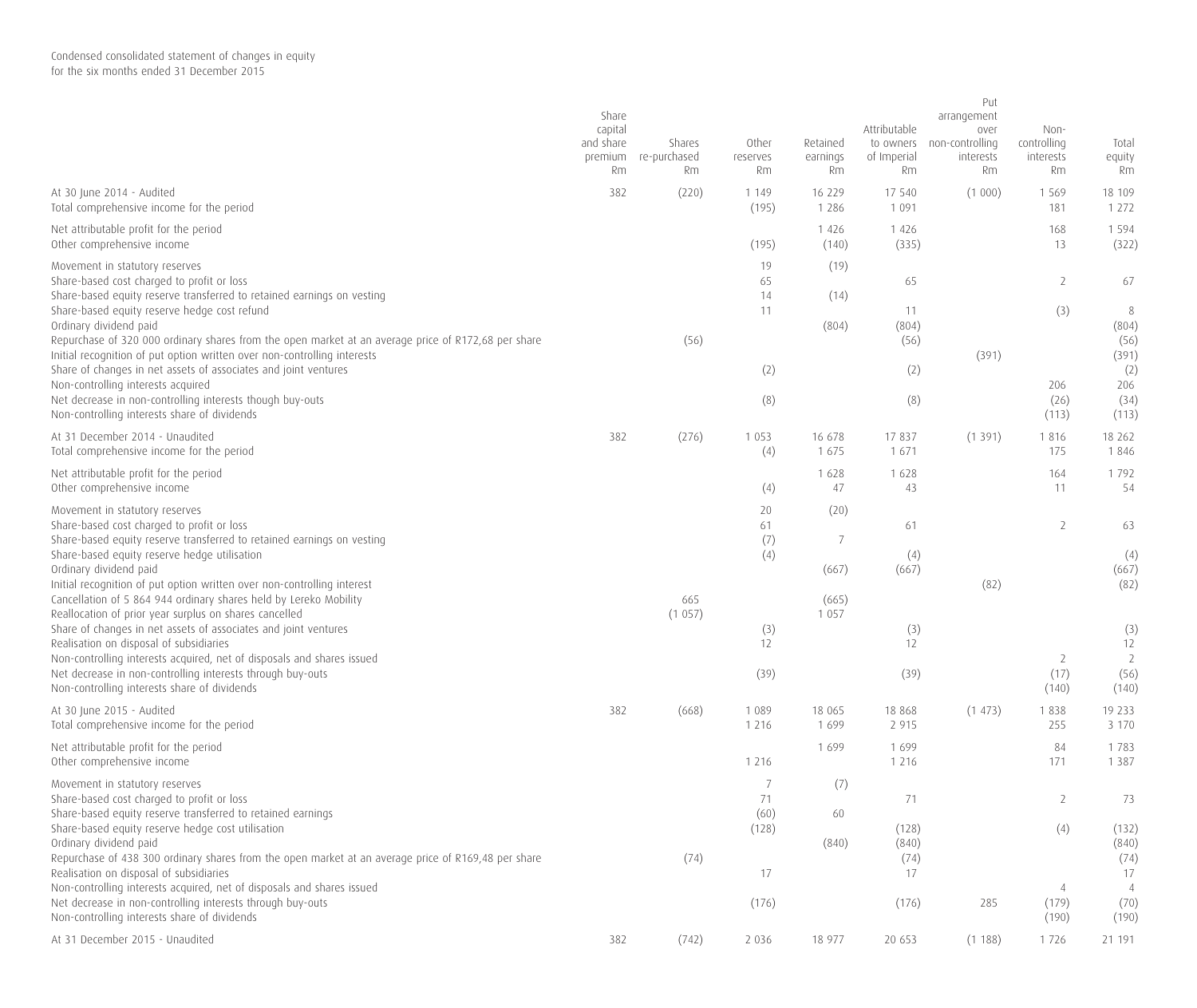Notes to the condensed consolidated financial statements for the six months ended 31 December 2015

## 1. Basis of preparation

The condensed consolidated financial statements have been prepared in accordance with the recognition and measurement criteria of International Financial Reporting Standards (IFRS) and its Interpretations adopted by the International Accounting Standards Board (IASB) in issue and effective for the Group at 31 December 2015 and the SAICA Financial Reporting Guides as issued by the Accounting Practices Committee and financial reporting pronouncements as issued by the Financial Reporting Standards Council. The results are presented in accordance with IAS 34 - Interim Financial Reporting and comply with the Listings Requirements of the Johannesburg Stock Exchange Limited and the Companies Act of South Africa, 2008. These condensed consolidated financial statements do not include all the information required for full annual financial statements and should be read in conjunction with the consolidated annual financial statements as at and for the year ended 30 June 2015.

These condensed consolidated financial statements have been prepared under the supervision of R Mumford, CA (SA) and were approved by the board of directors on 22 February 2016.

2. Accounting policies

The accounting policies adopted and methods of computation used in the preparation of the condensed consolidated financial statements are in accordance with IFRS and are consistent with those of the annual financial statements for the year ended 30 June 2015.

# 2.1 Change in accounting policy

## Vehicles held under buy-back arrangements

In the prior year the Group changed its accounting policy for vehicles held under buy-back arrangements. The change in the accounting policy resulted in a reallocation between line items on the statement of profit or loss, the statement of financial position and the statement of cashflows without affecting operating profit, total assets or cash generated by operations. Floorplans

During the current reporting period the Group decided to reclassify its interest-bearing trade payables, payable to vehicle suppliers, from interest-bearing borrowings to trade and other payables. As the interest-bearing amounts are a short-term credit line received from our vehicles suppliers to acquire vehicles as inventory it is considered more appropriate to show them as trade payables. The impact of the above changes in policy on the 31 December 2014 and 30 June 2015 financial statements were as follows:

|                                                                                                                                                                                                                      | 31 December<br>2014  | 30 June<br>2015 |
|----------------------------------------------------------------------------------------------------------------------------------------------------------------------------------------------------------------------|----------------------|-----------------|
| Statement of financial position                                                                                                                                                                                      | <b>Rm</b>            | Rm              |
| Increase in vehicles for hire<br>Decrease in inventory                                                                                                                                                               | 1 082<br>(1082)      |                 |
| Total assets                                                                                                                                                                                                         |                      |                 |
| Interest-bearing borrowings<br>Trade, other payables and provisions                                                                                                                                                  | (407)<br>407         | (607)<br>607    |
| <b>Total liabilities</b>                                                                                                                                                                                             |                      |                 |
| Statement of profit or loss                                                                                                                                                                                          |                      |                 |
| Continuing operations<br>Decrease in net operating expenses                                                                                                                                                          | 100                  |                 |
| Increase in profit from operations before depreciation and recoupments<br>Increase in depreciation, amortisation, impairments and recoupments                                                                        | 100<br>(100)         |                 |
| Operating profit                                                                                                                                                                                                     |                      |                 |
|                                                                                                                                                                                                                      | 31 December          | 30 June         |
| Statement of cash flows                                                                                                                                                                                              | 2014<br><b>Rm</b>    | 2015<br>Rm      |
| Cash flows from operating activities                                                                                                                                                                                 |                      |                 |
| Increase in cash generated by operations before movements in working capital<br>Decrease in movements in net working capital                                                                                         | 100<br>336           | 59              |
| Increase in cash generated by operations before capital expenditure on rental assets<br>Increase in expansion capital expenditure - rental assets<br>Increase in net replacement capital expenditure - rental assets | 436<br>(445)<br>(95) | 59              |
| - Increase in expenditure<br>- Increase in proceeds                                                                                                                                                                  | (466)<br>371         |                 |
|                                                                                                                                                                                                                      | (104)                | 59              |
| Cash flows from financing activities                                                                                                                                                                                 |                      |                 |
| Net increase in other interest-bearing borrowings                                                                                                                                                                    | 307                  | 344             |
|                                                                                                                                                                                                                      | 307                  | 344             |
| Net increase in cash and cash equivalents<br>Increase in cash and cash equivalents at beginning of period                                                                                                            | 203<br>204           | 403<br>204      |
| Increase in cash and cash equivalents at end of period                                                                                                                                                               | 407                  | 607             |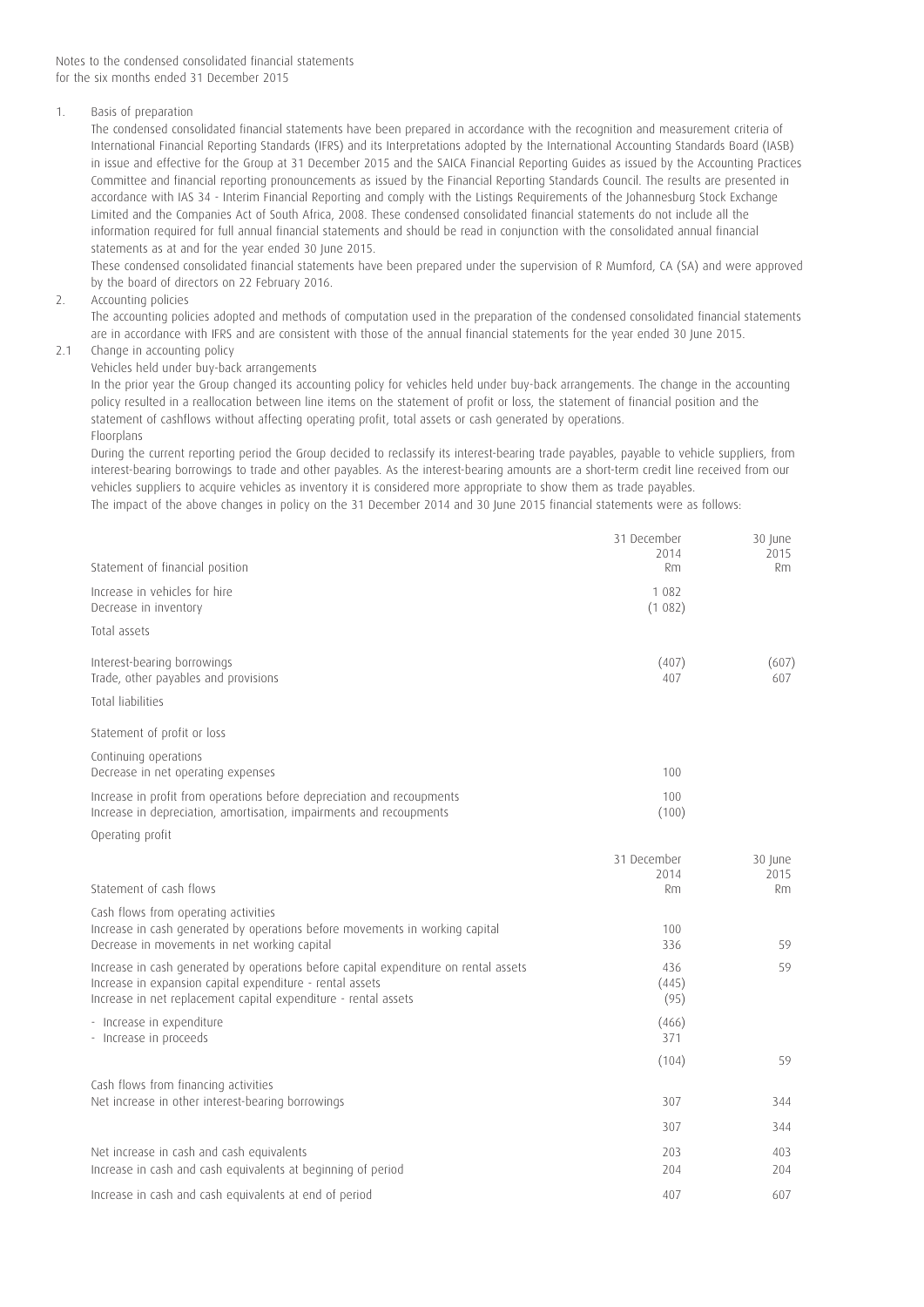### 2.2 Restatement of the segmental information

The segmental information has been restated to reflect the profit or loss for continuing operations only by excluding the Insurance segment, for the changes in accounting policies as described in note 2.1 and for the reallocation of the UK head office out of Head-Office and Eliminations to the Vehicles Retail, Rental and After Market Parts segment.

Depreciation,

The impact of the restatements were as follows:

|                                                                                                                                                      |                                       | Operating                                       | amortisation,<br>impairments<br>and     | Net finance                  | Pre-tax                                 |
|------------------------------------------------------------------------------------------------------------------------------------------------------|---------------------------------------|-------------------------------------------------|-----------------------------------------|------------------------------|-----------------------------------------|
| Segment profit or loss - 31 December 2014                                                                                                            | Revenue<br>Rm                         | profit<br><b>Rm</b>                             | recoupments<br>Rm                       | costs<br><b>Rm</b>           | profits<br>Rm                           |
| Vehicle Import, Distribution and Dealerships<br>Previously stated<br>Restatement for vehicles for hire                                               | 14 278                                | 461                                             | 128<br>144                              | 260                          | 192                                     |
| As restated                                                                                                                                          | 14 278                                | 461                                             | 272                                     | 260                          | 192                                     |
| Vehicle Retail, Rental and After Market Parts<br>Previously stated<br>Reallocation of UK head-office from Head Office and<br><b>Fliminations</b>     | 18 7 26<br>10                         | 791<br>$\overline{7}$                           | 335<br>$\overline{2}$                   | 145<br>5                     | 650                                     |
| As restated                                                                                                                                          | 18 7 36                               | 798                                             | 337                                     | 150                          | 650                                     |
| Motor-related Financial Services and Products<br>Previously stated<br>Continued access to cell captive arrangements with<br>Regent                   | 658                                   | 258<br>49                                       | 51                                      | (1)                          | 269<br>49                               |
| Associate classified as discontinued operations                                                                                                      |                                       |                                                 |                                         |                              | (2)                                     |
| As restated                                                                                                                                          | 658                                   | 307                                             | 51                                      | (1)                          | 316                                     |
| Segment financial position - 31 December 2014<br>Vehicle Import, Distribution and Dealerships<br>Previously stated                                   | Operating<br>assets<br>Rm<br>14 3 3 8 | Operating<br><b>liabilites</b><br>Rm<br>4 1 3 0 | Net working<br>capital<br>Rm<br>5 8 2 9 | Net<br>debt<br>Rm<br>5 4 8 4 | Net capital<br>expenditure<br>Rm<br>273 |
| Restated for vehicles for hire                                                                                                                       |                                       |                                                 | (983)                                   |                              | 540                                     |
| As restated                                                                                                                                          | 14 3 3 8                              | 4 1 3 0                                         | 4846                                    | 5 4 8 4                      | 813                                     |
| Vehicle Retail, Rental and After Market Parts<br>Previously stated<br>Restated for floorplans<br>Reallocation of UK head-office from Head Office and | 13 4 16                               | 4 9 0 8<br>407                                  | 2 8 5 1<br>(407)                        | 3 3 7 8<br>(407)             | 766                                     |
| Eliminations                                                                                                                                         | 285                                   | 11                                              | 9                                       | 319                          | 26                                      |
| As restated                                                                                                                                          | 13 701                                | 5 3 2 6                                         | 2 4 5 3                                 | 3 2 9 0                      | 792                                     |
| Segment financial position - 30 June 2015<br>Vehicle Retail, Rental and After Market Parts<br>Previously stated<br>Restated for floorplans           | 13 702                                | 5 2 6 3<br>607                                  | 2 707<br>(607)                          | 3 0 8 9<br>(607)             | 844                                     |
| As restated                                                                                                                                          | 13 702                                | 5 8 7 0                                         | 2 100                                   | 2 4 8 2                      | 844                                     |

3 New and revised International Financial Reporting Standards in issue but not yet effective

IFRS 16 Leases introduces a single lessee accounting model and requires a lessee to recognise assets and liabilities for all leases with a term of longer than 12 months. A lessee is required to recognise a right-of-use asset representing its right to use the underlying leased asset and a lease liability representing its obligation to make lease payments. Depreciation is recognised on the right-of-use asset and interest on the lease liability. In terms of lessor accounting, IFRS 16 substantially carries forward the requirements in IAS 17 and accordingly a lessor continues to account for its leases as operating leases or finance leases. Issued in January 2016 this standard becomes effective for annual reporting periods beginning on or after 1 January 2019.

Other standards that will become applicable to the group in future reporting periods includes IFRS 9 Financial Instruments (effective 1 January 2018) and IFRS 15 Revenue from Contracts with Customers (effective 1 January 2018). The details of these standards was outlined in the 30 June 2015 annual financial statements.

The group is in the process of assessing the impact of these standards on its consolidated financial statements.

4. New headline earnings circular

Circular 2/2015 Headline Earnings which was issued by the South African Institute of Chartered Acccountants (SAICA) in October 2015 replaces Circular 2/2013 Headline Earnings. The revisions contained in the new circular relate primarily to IFRS 9 Financial Instruments and has had no impact on the way the Group computes headline earnings.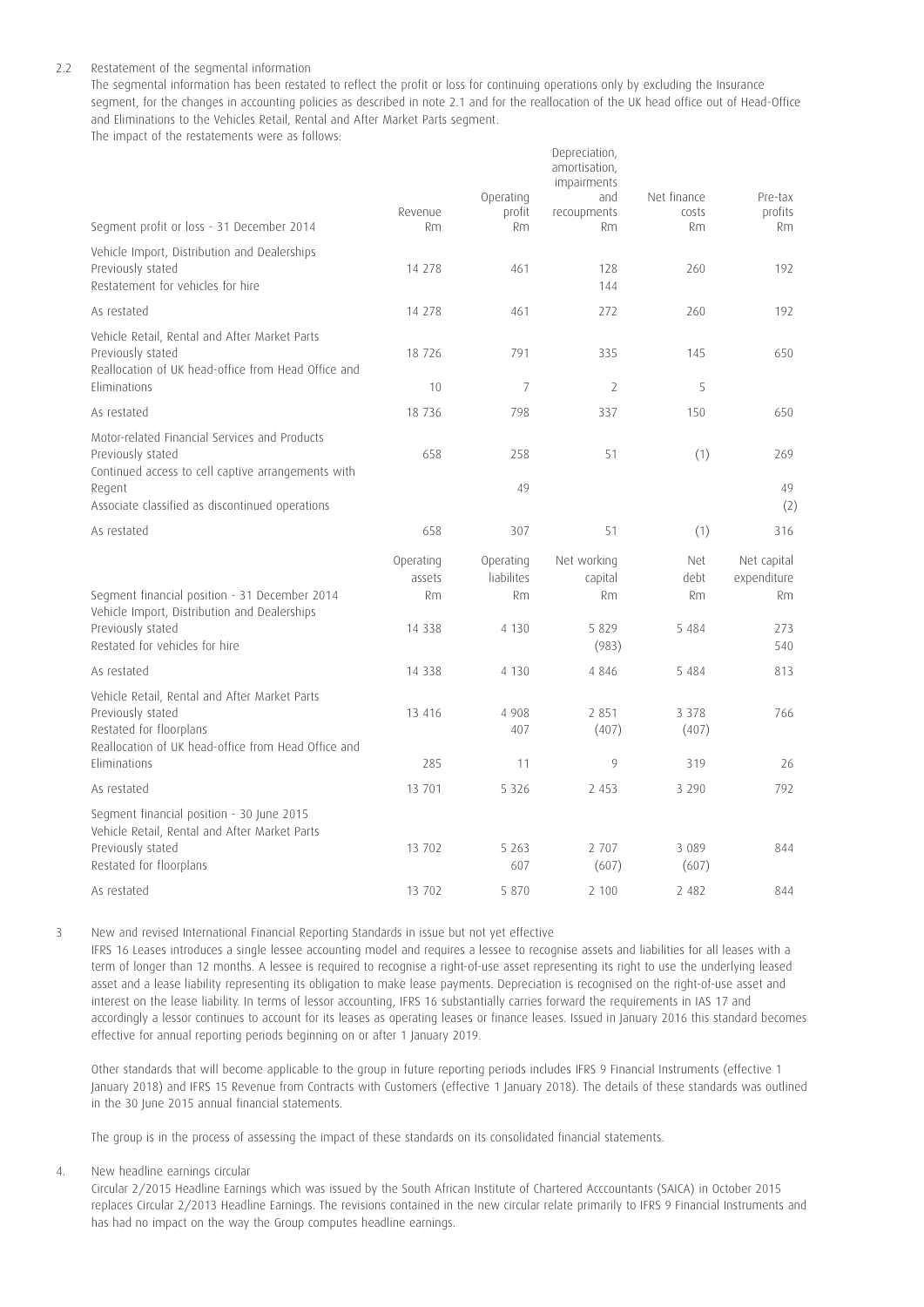|    |                                                                                                                                                                                                               | 31 December<br>2015                           | 31 December<br>2014                           | 30 June<br>2015                         |
|----|---------------------------------------------------------------------------------------------------------------------------------------------------------------------------------------------------------------|-----------------------------------------------|-----------------------------------------------|-----------------------------------------|
| 5. | Foreign exchange rates<br>The following major rates of exchange was used in the translation of the<br>Group's foreign operations:<br>SA Rand : Euro                                                           |                                               |                                               |                                         |
|    | - closing<br>- average                                                                                                                                                                                        | 16,79<br>15,03                                | 14,06<br>14,15                                | 13,55<br>13,73                          |
|    | SA Rand: US Dollar<br>- closing<br>- average                                                                                                                                                                  | 15,46<br>13,62                                | 11,57<br>10,98                                | 12,15<br>11,44                          |
|    |                                                                                                                                                                                                               | Unaudited<br>31 December<br>2015<br><b>Rm</b> | Unaudited<br>31 December<br>2014<br><b>Rm</b> | Audited<br>30 June<br>2015<br><b>Rm</b> |
| 6. | Other non-operating items                                                                                                                                                                                     |                                               |                                               |                                         |
|    | Remeasurement of financial instruments not held-for-trading                                                                                                                                                   | 93                                            | 101                                           | (15)                                    |
|    | Foreign exchange gains on foreign currency monetary items                                                                                                                                                     | 126                                           | 117                                           | 75                                      |
|    | Charge for remeasurement of put option liabilities<br>(Losses) gains on remeasurement of contingent consideration liabilities<br>Reclassification of gain (loss) on disposal of available-for-sale investment | (32)<br>(1)                                   | (21)<br>4<br>$\mathbf{1}$                     | (49)<br>2<br>(43)                       |
|    | Capital items                                                                                                                                                                                                 | 290                                           | (39)                                          | (65)                                    |
|    | Impairment of goodwill                                                                                                                                                                                        | (152)                                         | (16)                                          | (66)                                    |
|    | (Impairment) profit on disposal of investments in associates and joint ventures<br>Profit (loss) on disposal of subsidiaries and businesses<br>Business acquisition costs                                     | (2)<br>447<br>(3)                             | (11)<br>(12)                                  | 2<br>15<br>(16)                         |
|    |                                                                                                                                                                                                               | 383                                           | 62                                            | (80)                                    |
| 7. | Net finance costs                                                                                                                                                                                             |                                               |                                               |                                         |
|    | Net interest paid<br>Fair value gain (loss) on interest-rate swap instruments                                                                                                                                 | (696)<br>45                                   | (580)<br>(18)                                 | (1180)<br>(14)                          |
|    |                                                                                                                                                                                                               | (651)                                         | (598)                                         | (1194)                                  |
| 8. | Goodwill and intangible assets<br>Goodwill                                                                                                                                                                    |                                               |                                               |                                         |
|    | Cost<br>Accumulated impairment                                                                                                                                                                                | 6 6 4 2<br>(1078)                             | 5 9 8 7<br>(875)                              | 5944<br>(926)                           |
|    |                                                                                                                                                                                                               | 5 5 6 4                                       | 5 1 1 2                                       | 5 0 1 8                                 |
|    | Carrying value at beginning of period                                                                                                                                                                         | 5 0 1 8                                       | 4 7 3 7                                       | 4 7 3 7                                 |
|    | Net (disposal) acquisition of subsidiaries and businesses<br>Impairment charge                                                                                                                                | (111)<br>(152)                                | 429<br>(16)                                   | 463<br>(67)                             |
|    | Reclassified to assets held for sale<br>Currency adjustment                                                                                                                                                   | (53)<br>862                                   | (38)                                          | (13)<br>(102)                           |
|    | Carrying value at end of period<br>Intangible assets                                                                                                                                                          | 5 5 6 4<br>2 3 0 2                            | 5 1 1 2<br>2 2 8 5                            | 5 0 1 8<br>2 1 7 5                      |
|    | Goodwill and intangible assets                                                                                                                                                                                | 7 8 6 6                                       | 7 3 9 7                                       | 7 1 9 3                                 |
|    |                                                                                                                                                                                                               | Restated<br>31 December<br>2015<br>Rm         | Restated<br>31 December<br>$2014*$<br>Rm      | Restated<br>30 June<br>$2015*$<br>Rm    |
| 9. | Cash and cash equivalents                                                                                                                                                                                     |                                               |                                               |                                         |
|    | Cash resources<br>Cash resources included in assets of discontinued operations and disposal                                                                                                                   | 2 740                                         | 2 6 2 0                                       | 2 2 7 1                                 |
|    | groups<br>Short-term loans and overdrafts (included in interest-bearing borrowings)                                                                                                                           | 1 2 1 1<br>(4837)                             | $(3\;373)$                                    | 845<br>(3 078)                          |
|    |                                                                                                                                                                                                               | (886)                                         | (753)                                         | 38                                      |

\* Restated for the application of the change in accounting policy (see note 2.1). The original 30 June 2015 amounts were audited, the 31 December 2014 amounts and the restatements have not been audited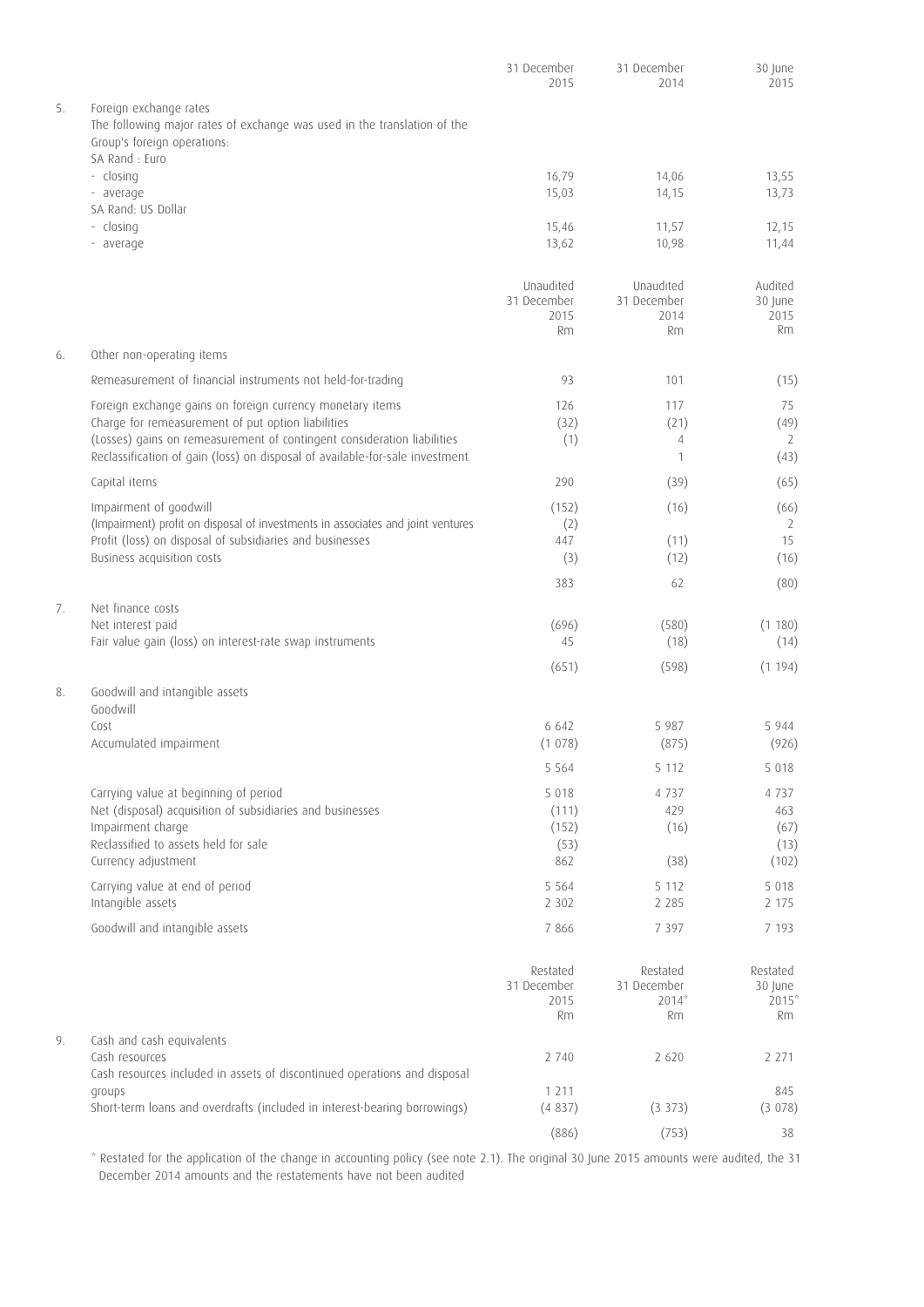#### 10. Fair value of financial instruments

10.1 Fair values of financial assets and liabilities carried at amortised cost

The following table sets out instances where the carrying amount of financial liabilities, as recognised on the statement of financial position, differ from their fair values.

| 31 December 2015                                                 | Carrying<br>value<br>Rm | Fair<br>value*<br>Rm. |
|------------------------------------------------------------------|-------------------------|-----------------------|
| Listed corporate bonds (included in interest-bearing borrowings) | 5 3 4 2                 | 5 237                 |
| Listed non-redeemable, non-participating preference shares       | 441                     | 331                   |

\* Level 1 financial instrument

The fair values of the remainder of the Group's financial assets and financial liabilities approximate their carrying values.

10.2 Fair value hierarchy

The Group's financial instruments carried at fair value are classified in three categories defined as follows: Level 1 financial instruments are those that are valued using unadjusted quoted prices in active markets for identical financial instruments.

Level 2 financial instruments are those valued using techniques based primarily on observable market data. Instruments in this category are valued using quoted prices for similar instruments or identical instruments in markets which are not considered to be active; or valuation techniques where all the inputs that have a significant effect on the valuation are directly or indirectly based on observable market data.

Level 3 financial instruments are those valued using techniques that incorporate information other than observable market data. Instruments in this category have been valued using a valuation technique where at least one input, which could have a significant effect on the instrument's valuation, is not based on observable market data.

The following table presents the valuation categories used in determining the fair values of financial instruments carried at fair value. For assets and liabilities of the discontinued operations refer above.

| 31 December 2015                                                                                                                                                                          | Total<br>Rm | Level <sub>2</sub><br>Rm | Level 3<br>Rm |
|-------------------------------------------------------------------------------------------------------------------------------------------------------------------------------------------|-------------|--------------------------|---------------|
| Financial assets carried at fair value<br>Interest-rate swap instruments (included in Other financial assets)<br>Foreign exchange contracts and other derivative instruments (included in | 30          | 30                       |               |
| Trade and other receivables)                                                                                                                                                              | 457         | 457                      |               |
| Financial liabilities carried at fair value                                                                                                                                               |             |                          |               |
| Put option liabilities (included in Other financial liabilities)                                                                                                                          | 1816        |                          | 1816          |
| Contingent consideration liabilities (included in Other financial liabilities)                                                                                                            | 118         |                          | 118           |
| Swap instruments (included in Other financial liabilities)<br>Foreign exchange contracts (included in Trade, other payables and                                                           | 336         | 336                      |               |
| provisions)                                                                                                                                                                               | 190         | 190                      |               |
| Transfers between hierarchy levels                                                                                                                                                        |             |                          |               |

The Group recognises transfers between levels of the fair value hierarchy as at the end of the reporting period during which the change has occurred. There were no transfers between the fair value hierarchies during the period.

10.3 Movements in level 3 financial instruments measured at fair value

The following table shows a reconciliation of the opening and closing balances of level 3 financial liabilities carried at fair value.

| Financial liabilities                                                     | Put option<br>liabilities<br>Rm | Contingent<br>consideration<br>liabilities<br>Rm | Total<br>Rm   |
|---------------------------------------------------------------------------|---------------------------------|--------------------------------------------------|---------------|
| Carrying value at beginning of period<br>Derecognition directly in equity | 1 640<br>(285)                  | 31                                               | 1671<br>(285) |
| Arising on acquisition of subsidiaries and businesses                     |                                 | 91                                               | 91            |
| Fair valued through profit or loss<br>Settlements                         | 32                              | (22)                                             | 33<br>(22)    |
| Currency adjustments                                                      | 429                             | 17                                               | 446           |
| Carrying value at end of period                                           | 1816                            | 118                                              | 934           |

Level 3 sensitivity information

The fair values of the level 3 financial liabilities of R1 934 million were estimated by applying an income approach valuation method including a present value discount technique . The fair value measurement is based on significant inputs that are not observable in the market. Key assumptions used in the valuations includes the assumed probability of achieving profit targets and the discount rates applied. The assumed profitabilities were based on historical performances but adjusted for expected growth.

The following table shows how the fair value of the level 3 financial liabilities as at 31 December 2015 would change if the significant assumptions were to be replaced by a reasonable possible alternative.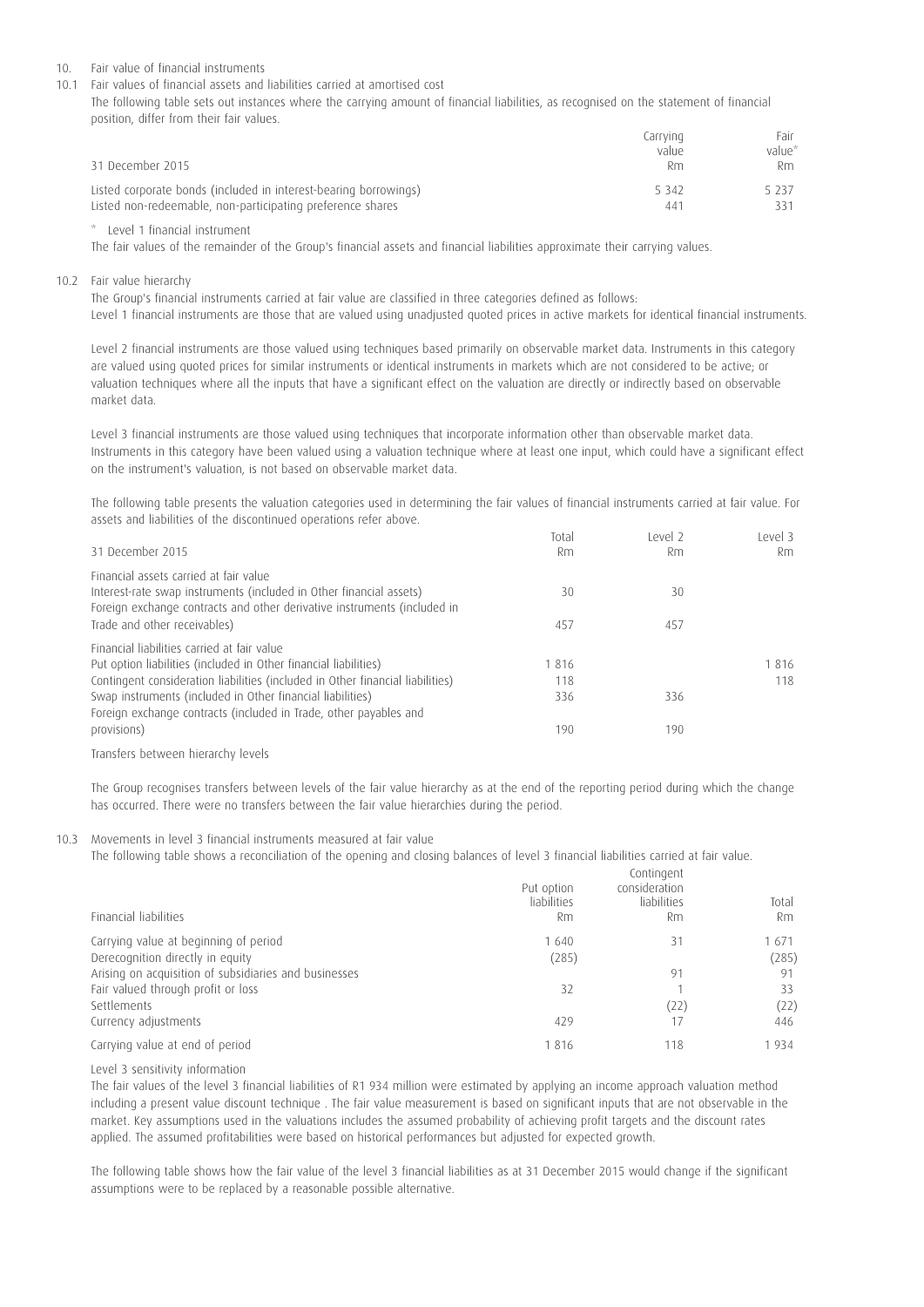|     | Financial<br>instruments                                       | Valuation<br>technique             | Key<br>assumption                  | Carrying value<br>Rm | Increase in<br>liabilities<br>Rm | Decrease in<br>liabilities<br><b>Rm</b> |
|-----|----------------------------------------------------------------|------------------------------------|------------------------------------|----------------------|----------------------------------|-----------------------------------------|
|     | Put option liabilities<br>Contingent consideration liabilities | Income approach<br>Income approach | Earnings growth<br>Assumed profits | 1816<br>118          | $\overline{4}$                   | (127)<br>(11)                           |
|     |                                                                |                                    |                                    | Unaudited            | Unaudited                        | Audited                                 |
|     |                                                                |                                    |                                    | 31 December          | 31 December                      | 30 June                                 |
|     |                                                                |                                    |                                    | 2015                 | 2014                             | 2015                                    |
|     |                                                                |                                    |                                    | Rm                   | Rm                               | Rm                                      |
| 11. | Contingencies and commitments                                  |                                    |                                    |                      |                                  |                                         |
|     | Capital commitments                                            |                                    |                                    | 1 2 1 3              | 1656                             | 2 2 8 9                                 |
|     | Contingent liabilities                                         |                                    |                                    | 457                  | 306                              | 405                                     |
|     |                                                                |                                    |                                    |                      |                                  |                                         |

## 12. Acquisitions and disposals during the period

Acquisitions

A number of businesses were acquired during the period. These businesses are individually and collectively immaterial in terms of size and value. The total assets acquired was R312 million and total liabilities R180 million. The purchase consideration of R318 million resulted in goodwill and other intangible assets of R217 million. From the dates of acquisition the businesses contributed revenue of R661 million and operating profit of R32 million. The initial accounting for the business combinations are incomplete and based on provisional figures.

Disposals

The Group disposed of its 65% interest in Neska, a subsidiary of Imperial Logistics International BV. The pre-tax profit on disposal amounted to R447 million and is included in 'Other non-operating items'.

13. Events after the reporting period

Disposal of Goscor The disposal of Goscor was completed on 5 February 2016.

## Dividend declaration

Shareholders are advised that a preference and an ordinary dividend has been declared by the board of Imperial on 22 February 2016. For more details please refer to the dividend declaration above.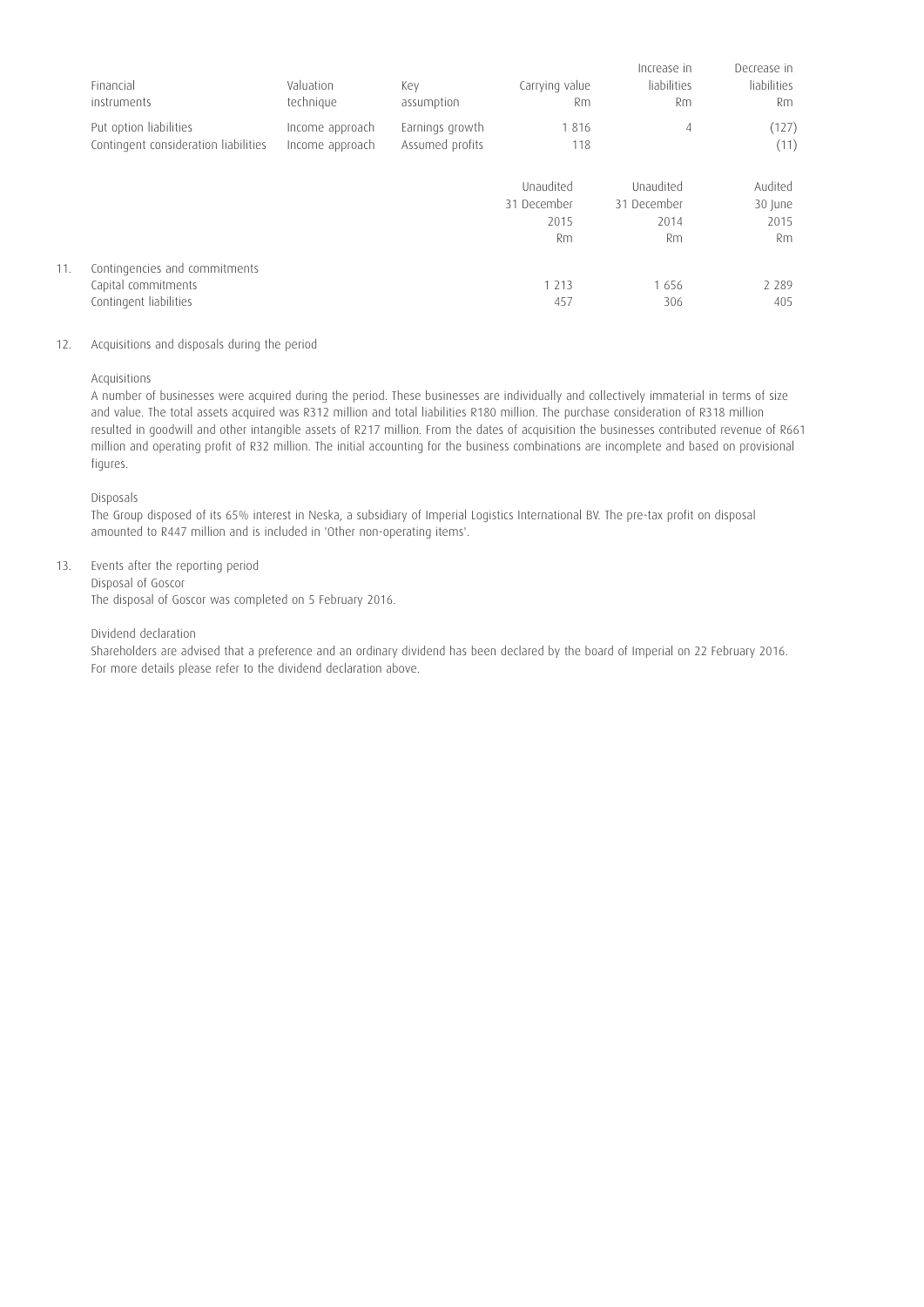# Segmental information

|                                                                                                                                                               | Continuing<br>operations    |                                | Logistics<br>Africa |                               | Logistics<br>International |                | Vehicle Import,<br>Distribution<br>and Dealerships |                             | Vehicle Retail,<br>Rental and<br>After Market Parts |                         | Motor-related<br>Financial Services<br>and Products |             | Head-Office<br>and<br>Eliminations |                                        |  |
|---------------------------------------------------------------------------------------------------------------------------------------------------------------|-----------------------------|--------------------------------|---------------------|-------------------------------|----------------------------|----------------|----------------------------------------------------|-----------------------------|-----------------------------------------------------|-------------------------|-----------------------------------------------------|-------------|------------------------------------|----------------------------------------|--|
| Segment profit or loss -<br>Continuing operations                                                                                                             | 2015<br>Rm                  | 2014^<br>Rm                    | 2015<br>Rm          | 2014<br>Rm                    | 2015<br>Rm                 | 2014<br>Rm     | 2015<br>Rm                                         | 2014^<br>Rm                 | 2015<br>Rm                                          | 2014^<br>Rm             | 2015<br>Rm                                          | 2014^<br>Rm | 2015<br>Rm                         | 2014^<br>Rm                            |  |
| Revenue                                                                                                                                                       | 58 201                      | 54 764                         | 13 7 14             | 13 265                        | 10 30 6                    | 9 5 9 5        | 14 590                                             | 14 278                      | 20 790                                              | 18 7 36                 | 801                                                 | 658         | (2 000)                            | (1768)                                 |  |
| - South Africa<br>- Rest of Africa<br>- International                                                                                                         | 33 744<br>6 8 4 3<br>17 614 | 34 599<br>5 4 4 3<br>14 722    | 7 7 3 3<br>5 9 8 1  | 8 0 7 3<br>5 1 8 4<br>$\,8\,$ | 10 30 6                    | 9 5 9 5        | 12 151<br>793<br>1 6 4 6                           | 12 454<br>192<br>1 6 3 2    | 15 060<br>68<br>5 6 6 2                             | 15 182<br>67<br>3 4 8 7 | 801                                                 | 658         | (2 001)<br>-1                      | (1768)                                 |  |
| Operating profit                                                                                                                                              | 2 7 9 2                     | 2 6 9 2                        | 802                 | 802                           | 397                        | 386            | 532                                                | 461                         | 801                                                 | 798                     | 336                                                 | 307         | (76)                               | (62)                                   |  |
| - South Africa<br>- Rest of Africa<br>- International                                                                                                         | 1829<br>446<br>517          | 1 9 0 4<br>315<br>473          | 410<br>392          | 511<br>294<br>(3)             | 397                        | 386            | 468<br>34<br>30                                    | 422<br>$\overline{2}$<br>37 | 685<br>20<br>96                                     | 720<br>19<br>59         | 336                                                 | 307         | (70)<br>(6)                        | (56)<br>(6)                            |  |
| Depreciation, amortisation, impairments<br>and recoupments                                                                                                    | 1678                        | 1 4 1 6                        | 457                 | 455                           | 380                        | 393            | 448                                                | 272                         | 385                                                 | 337                     | 81                                                  | 51          | (73)                               | (92)                                   |  |
| - South Africa<br>Rest of Africa<br>- International                                                                                                           | 1 0 8 8<br>163<br>427       | 830<br>147<br>439              | 309<br>148          | 317<br>138                    | 380                        | 393            | 436<br>$\overline{4}$<br>$\,8\,$                   | 264<br>$\overline{1}$<br>7  | 336<br>11<br>38                                     | 292<br>7<br>38          | 81                                                  | 51          | (74)<br>$\overline{1}$             | (94)<br>$\overline{1}$<br>$\mathbf{1}$ |  |
| Net finance costs                                                                                                                                             | 651                         | 598                            | 233                 | 202                           | 89                         | 92             | 275                                                | 260                         | 168                                                 | 150                     | (2)                                                 | (1)         | (112)                              | (105)                                  |  |
| - South Africa<br>Rest of Africa<br>- International                                                                                                           | 442<br>87<br>122            | 423<br>64<br>111               | 152<br>81           | 142<br>60                     | 89                         | 92             | 265<br>3<br>$\overline{7}$                         | 249<br>$\overline{1}$<br>10 | 137<br>$\overline{4}$<br>27                         | 132<br>3<br>15          | (2)                                                 | (1)         | (110)<br>(1)<br>(1)                | (99)<br>(6)                            |  |
| Pre-tax profits*                                                                                                                                              | 1937                        | 2 0 1 4                        | 539                 | 633                           | 232                        | 215            | 142                                                | 192                         | 616                                                 | 650                     | 372                                                 | 316         | 36                                 | 8                                      |  |
| - South Africa<br>- Rest of Africa<br>- International                                                                                                         | 1 2 9 9<br>324<br>314       | 1 4 5 4<br>286<br>274          | 242<br>297          | 369<br>267<br>(3)             | 232                        | 215            | 108<br>11<br>23                                    | 162<br>3<br>27              | 531<br>16<br>69                                     | 603<br>15<br>32         | 372                                                 | 316         | 46<br>(10)                         | 4<br>$\mathbf{1}$<br>3                 |  |
| Additional segment information -<br>Continuing operations                                                                                                     |                             |                                |                     |                               |                            |                |                                                    |                             |                                                     |                         |                                                     |             |                                    |                                        |  |
| Analysis of revenue by type                                                                                                                                   |                             |                                |                     |                               |                            |                |                                                    |                             |                                                     |                         |                                                     |             |                                    |                                        |  |
| - Sale of goods<br>- Rendering of services                                                                                                                    | 35 336<br>22 865            | 32 531<br>22 2 3 3             | 5 0 8 1<br>8 5 8 5  | 4 3 0 9<br>8 8 4 5            | 10 30 6                    | 9 5 9 0        | 12 3 5 4<br>1 1 5 6                                | 12 08 6<br>$1259***$        | 17 902<br>2 475                                     | 16 137<br>2 2 8 2       | 332                                                 | 255         | (1)<br>11                          | (1)<br>2                               |  |
| Inter-group revenue                                                                                                                                           | 58 201                      | 54 764                         | 13 666<br>48        | 13 154<br>111                 | 10 30 6                    | 9 5 9 0<br>5   | 13 5 10<br>1 0 8 0                                 | 13 3 45<br>933**            | 20 377<br>413                                       | 18 419<br>317           | 332<br>469                                          | 255<br>403  | 10<br>(2 010)                      | 1<br>(1769)                            |  |
|                                                                                                                                                               | 58 201                      | 54 764                         | 13 714              | 13 265                        | 10 306                     | 9 5 9 5        | 14 590                                             | 14 278                      | 20 790                                              | 18 7 36                 | 801                                                 | 658         | (2 000)                            | (1768)                                 |  |
| Analysis of depreciation, amortisation,<br>impairment and recoupments                                                                                         | 1678                        | 1 4 1 6                        | 457                 | 455                           | 380                        | 393            | 448                                                | 272                         | 385                                                 | 337                     | 81                                                  | 51          | (73)                               | (92)                                   |  |
| - Depreciation and amortisation<br>- Recoupments and impairments<br>- Amortisation and impairment of<br>intangible assets arising on business<br>combinations | 1 3 6 1<br>(41)<br>358      | 1 2 0 9<br>$\mathsf{2}$<br>205 | 367<br>(18)<br>108  | 362<br>(9)<br>102             | 307<br>(15)<br>88          | 294<br>6<br>93 | 335<br>(2)<br>115                                  | 272                         | 336<br>(7)<br>56                                    | 324<br>3<br>$10\,$      | 81                                                  | 51          | (65)<br>$\overline{1}$<br>(9)      | (94)<br>2                              |  |
| Share of result of associates and joint<br>ventures included in pre-tax profits                                                                               | 58                          | 12                             | 16                  | 21                            | 13                         | 8              | (13)                                               | (3)                         | 24                                                  | 14                      | 38                                                  | 9           | (20)                               | (37)                                   |  |

^ Restated as described in note 2.1 and 2.2

\* Defined in the glossary of terms.

\*\* The 2014 revenue split has a misallocation between 'Rendering of services' and 'Inter-group revenue' of R68 million.

The revised figures are: The Rendering of services The revised million

- Inter-group revenue - R1 001 million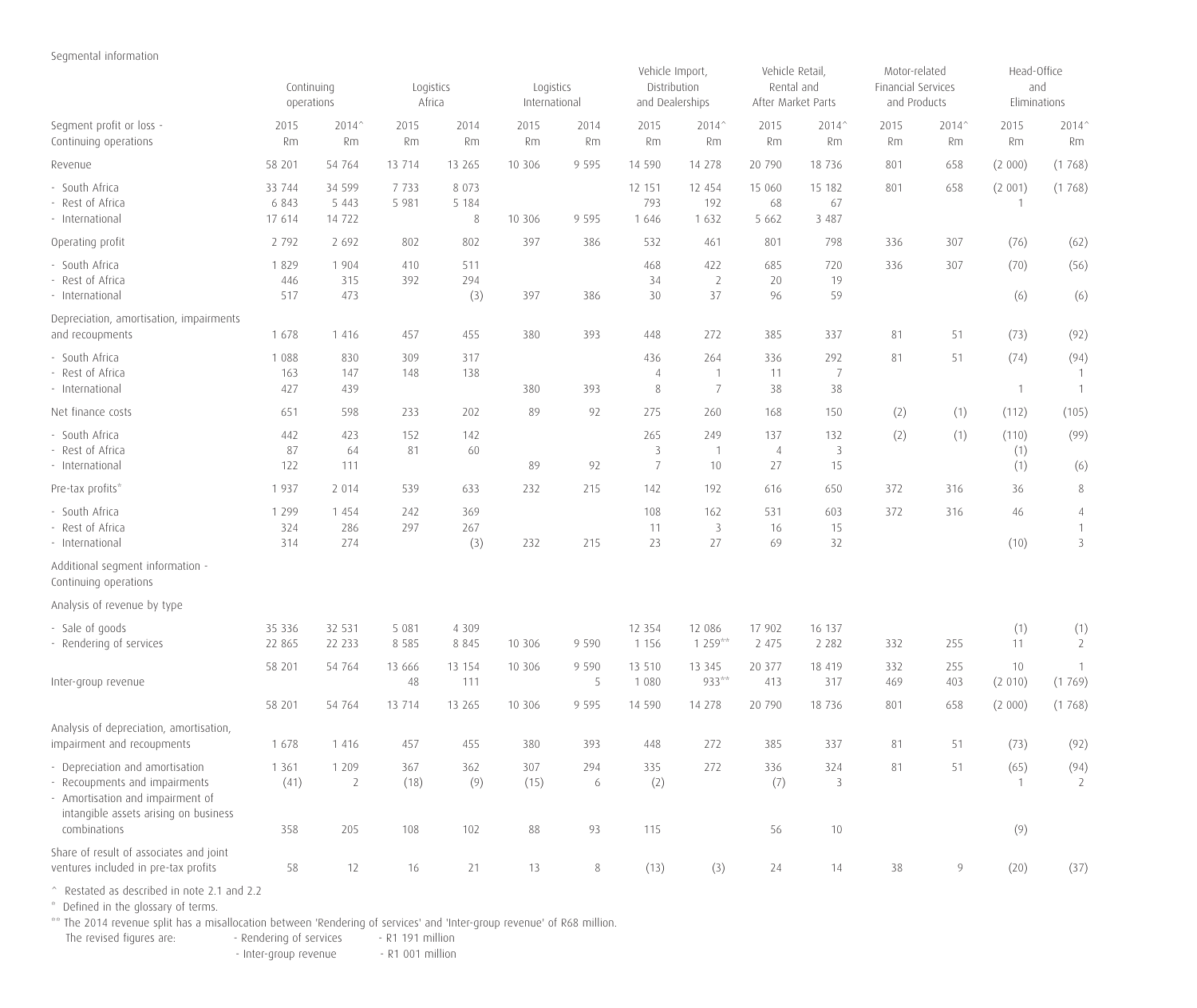|                                                                                    |                               | Group                        |                               |                    | Logistics<br>Africa  |                           |                    | Logistics<br>International |                    |                            | Vehicle Import,           | Distribution and Dealerships |                          | Vehicle Retail<br>Rental and<br>After Market Parts |                          |              | Motor-related<br>Financial Services<br>and Products |                |                        | Head-Office<br>and<br>Eliminations |                       |                                | Insurance          |                       |
|------------------------------------------------------------------------------------|-------------------------------|------------------------------|-------------------------------|--------------------|----------------------|---------------------------|--------------------|----------------------------|--------------------|----------------------------|---------------------------|------------------------------|--------------------------|----------------------------------------------------|--------------------------|--------------|-----------------------------------------------------|----------------|------------------------|------------------------------------|-----------------------|--------------------------------|--------------------|-----------------------|
|                                                                                    |                               | 31 December                  | 30 lune                       |                    | 31 December          | 30 lune                   |                    | 31 December                | 30 lune            |                            | 31 December               | 30 lune                      |                          | 31 December                                        | 30 lune                  | 31 December  |                                                     | 30 June        | 31 December            |                                    | 30 June               | 31 December                    |                    | 30 June               |
| Segment financial position                                                         | 2015<br>Rm                    | 2014'<br>Rm                  | 2015<br>Rm                    | 2015<br>Rm         | 2014<br>Rm           | 2015<br>Rm                | 2015<br>Rm         | 2014<br>Rm                 | 2015<br>Rm         | 2015<br>Rm                 | 2014'<br>Rm               | 2015<br>Rm                   | 2015<br>Rm               | $2014^{\circ}$<br>Rm                               | 2015<br>Rm               | 2015<br>Rm   | 2014<br>Rm                                          | 2015<br>Rm     | 2015<br>Rm             | 2014'<br>Rm                        | 2015<br>Rm            | $2015 -$<br><b>Rm</b>          | 2014<br>Rm         | $2015 -$<br>Rm        |
| Operating assets*                                                                  | 63 437                        | 596                          | 56 944                        | 17 281             | 15 550               | 15 3 10                   | 12 996             | 11 300                     | 11 250             | 15 861                     | 14 3 38                   | 15 3 5 0                     | 15 4 25                  | 13 701                                             | 13 702                   | 3 4 3 5      | 2 4 1 4                                             | 2 647          | (1561)                 | (1183)                             | (1315)                |                                | 4 4 7 6            |                       |
| - South Africa<br>- Rest of Africa<br>- International                              | 35 682<br>8673<br>19 082      | 37 555<br>7 5 7 8<br>15 4 63 | 34 3 12<br>6 5 5 7<br>16 075  | 9 4 7 4<br>7807    | 9 4 4 1<br>6 108     | 9 0 3 4<br>6 2 7 5        | 12 996             | 11 300                     | 11 250             | 13 5 6 2<br>741<br>1 5 5 8 | 12 8 39<br>169<br>1 3 3 0 | 13 8 8 5<br>201<br>1 2 6 4   | 10 916<br>125<br>4 3 8 4 | 10 943<br>88<br>2 670                              | 10 113<br>81<br>3 5 0 8  | 3 4 3 5      | 2 4 1 4                                             | 2 647          | (1705)<br>144          | (1345)<br>162                      | (1367)<br>52          |                                | 3 2 6 3<br>1 2 1 3 |                       |
| Fixed assets included in<br>operating assets                                       | 21 949                        | 20 134                       | 20 180                        | 5 5 8 9            | 5 1 7 8              | 5 3 0 8                   | 5 6 3 4            | 4 5 4 3                    | 4 682              | 5 141                      | 5 0 1 3                   | 5 1 0 3                      | 5 3 2 5                  | 5 2 2 0                                            | 4 9 8 2                  | 1 3 7 2      | 1 0 4 4                                             | 997            | (1112)                 | (1014)                             | (892)                 |                                | 150                |                       |
| - Property, plant and equipment 11 736<br>- Transport fleet<br>- Vehicles for hire | 6 3 7 2<br>3 8 4 1            | 10 746<br>5 5 1 3<br>3 8 7 5 | 10 967<br>5 6 1 0<br>3 6 0 3  | 2 4 6 6<br>3 1 2 3 | 1876<br>3 3 0 2      | 2 0 9 6<br>3 2 1 2        | 2 3 4 4<br>3 2 9 0 | 2 2 9 1<br>2 2 5 2         | 2 2 4 4<br>2 4 3 8 | 3 5 5 3<br>1588            | 3 2 2 9<br>1784           | 3 3 4 6<br>1757              | 3 3 8 7<br>1938          | 3 2 0 3<br>2 0 1 7                                 | 3 3 1 3<br>1 6 6 9       | 8<br>1 3 6 4 | 25<br>1 0 1 9                                       | $\circ$<br>988 | (22)<br>(41)<br>(1049) | (28)<br>(41)<br>(945)              | (41)<br>(40)<br>(811) |                                | 150                |                       |
| Operating liabilities*                                                             | 25 951                        | 24 271                       | 23 774                        | 6 3 6 0            | 5 6 7 8              | 5 5 1 2                   | 4 9 5 2            | 4 2 1 6                    | 4 3 0 4            | 5 5 8 1                    | 4 1 3 0                   | 5 5 9 4                      | 6 489                    | 5 3 2 6                                            | 5 8 7 0                  | 3 902        | 3 4 4 2                                             | 3 4 6 8        | (1333)                 | (1124)                             | (974)                 |                                | 2 6 0 3            |                       |
| - South Africa<br>- Rest of Africa<br>- International                              | 14 255<br>3 3 4 8<br>8 3 4 8  | 15 2 70<br>2 600<br>6 4 0 1  | 14 794<br>1896<br>7 0 8 4     | 3 503<br>2 8 5 7   | 3 9 7 0<br>1705<br>3 | 3 6 8 2<br>1824<br>6      | 4 9 5 2            | 4 2 1 6                    | 4 3 0 4            | 4 907<br>473<br>201        | 3 9 1 8<br>45<br>167      | 5 3 5 8<br>62<br>174         | 3 4 2 2<br>18<br>3 0 4 9 | 3 4 9 6<br>16<br>1814                              | 3 3 3 8<br>10<br>2 5 2 2 | 3 9 0 2      | 3 4 4 2                                             | 3 4 6 8        | (1479)<br>146          | (1325)<br>201                      | (1052)<br>78          |                                | 1769<br>834        |                       |
| Net working capital                                                                | 11 475                        | 9495                         | 9 2 6 7                       | 1729               | 1 4 6 0              | 1 1 8 3                   | 358                | 539                        | 416                | 5 1 3 0                    | 4 8 4 6                   | 4 2 9 4                      | 2 742                    | 2 4 5 3                                            | 2 100                    | 526          | 287                                                 | 565            | 990                    | 855                                | 709                   |                                | (945)              |                       |
| - South Africa<br>- Rest of Africa<br>- International                              | 9 0 5 6<br>1 1 6 9<br>1 2 5 0 | 7 3 8 7<br>750<br>1 3 5 8    | 7 2 5 3<br>924<br>1 0 9 0     | 764<br>965         | 563<br>899<br>(2)    | 336<br>852<br>(5)         | 358                | 539                        | 416                | 4 4 1 5<br>195<br>520      | 4 3 2 8<br>53<br>465      | 3 8 3 4<br>62<br>398         | 2 3 7 1<br>10<br>361     | 2 1 8 7<br>259                                     | 1924<br>11<br>165        | 526          | 287                                                 | 565            | 980<br>(1)<br>11       | 757<br>97                          | 594<br>(1)<br>116     |                                | (735)<br>(210)     |                       |
| Net debt*#                                                                         | 18 150                        | 15 143                       | 14 3 2 7                      | 6 0 6 4            | 5 3 4 0              | 4 8 7 2                   | 3 3 6 2            | 4 3 8 3                    | 4 1 5 0            | 5 9 6 7                    | 5 4 8 4                   | 4 6 6 1                      | 3 2 2 3                  | 3 2 9 0                                            | 2 4 8 2                  | (1529)       | (1839)                                              | (1738)         | 1 0 6 3                | (416)                              | (100)                 |                                | (1099)             |                       |
| - South Africa<br>- Rest of Africa<br>- International                              | 11 248<br>3 2 4 6<br>3 6 5 6  | 8688<br>2 2 8 7<br>4 1 6 8   | 8 2 0 4<br>2 4 5 4<br>3 6 6 9 | 3 1 7 2<br>2 8 9 2 | 2 7 5 2<br>2 5 8 5   | 2 6 6 9<br>2 2 0 9<br>(6) | 3 3 6 2            | 4 3 8 3                    | 4 1 5 0            | 5 3 2 9<br>278<br>360      | 4 9 3 0<br>181<br>373     | 4 1 8 5<br>194<br>282        | 2 7 7 2<br>76<br>375     | 2 8 9 9<br>41<br>350                               | 2 199<br>51<br>232       | (1529)       | (1839)                                              | (1738)         | 1 5 0 4<br>(441)       | 525<br>(941)                       | 889<br>(989)          |                                | (579)<br>(520)     |                       |
| Net capital expenditure                                                            | 3 0 6 2                       | 2 7 6 5                      | 4 5 1 9                       | 597                | 441                  | 1 0 4 6                   | 513                | 614                        | 1 1 7 3            | 1 1 4 1                    | 813                       | 1 1 9 9                      | 573                      | 792                                                | 844                      | 453          | 636                                                 | 649            | (273)                  | (587)                              | (500)                 | 58                             | 56                 | 108                   |
| - South Africa<br>- Rest of Africa<br>- International                              | 2 2 2 6<br>293<br>543         | 1897<br>189<br>679           | 2 8 5 6<br>369<br>1 2 9 4     | 369<br>228         | 277<br>164           | 711<br>335                | 513                | 614                        | 1 1 7 3            | 1 1 1 1<br>17<br>13        | 810<br>2                  | 1 1 8 2<br>8<br>$\mathsf{Q}$ | 510<br>46<br>17          | 707<br>22<br>63                                    | 710<br>23<br>111         | 453          | 636                                                 | 649            | (273)                  | (588)                              | (501)                 | 56<br>$\overline{\phantom{a}}$ | 55                 | 105<br>$\overline{3}$ |

^ Restated as described in note 2.1 and 2.2

\* Defined in the glossary of terms

~ The assets and liabilities of the Insurance business are shown as discontinued operations at 30 June and 31 December 2015

# The 30 June 2015 Net debt restated to include the non redeemable, non participating preference shares